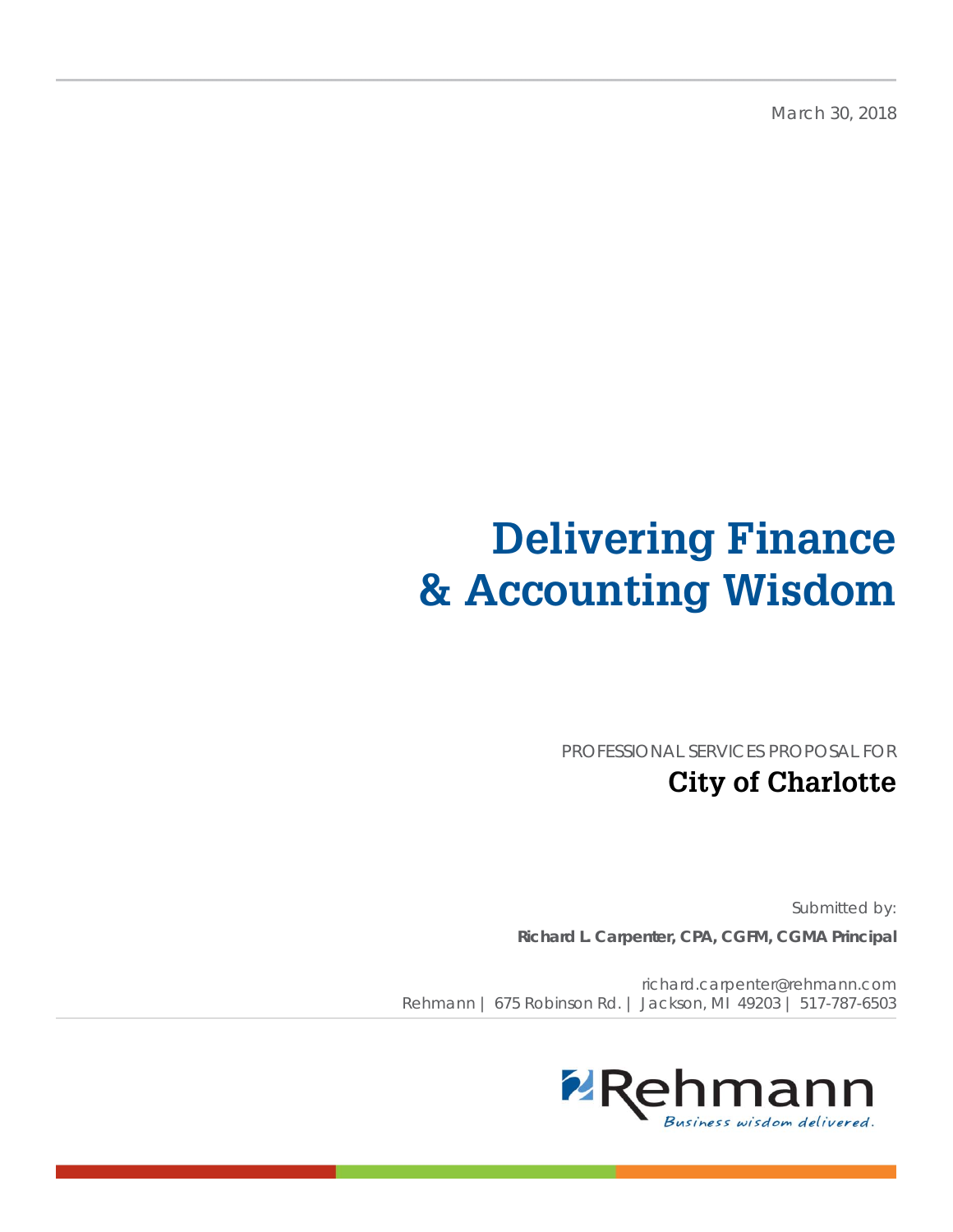

**Rehmann Robson**

675 Robinson Rd. Jackson, MI 49203 Ph: 517.787.6503 Fx: 517.788.8111 rehmann.com

March 30, 2018

Mr. Gregg Guetschow City Manager City of Charlotte 111 E. Lawrence Avenue Charlotte, MI 48813

Dear Mr. Guetschow:

As a leading accounting firm serving the governmental industry, we are confident that Rehmann Robson ("Rehmann") is well positioned to serve the City of Charlotte (the "City"). We will leverage our industry experience, technical expertise and knowledge of issues impacting Michigan municipalities to provide high-quality financial services in a timely, efficient manner. Working with you would be a privilege.

We are pleased to submit our proposal to provide financial services to the City. These financial services will be provided by an expert team specifically designed to meet your needs. This team will have expertise in accounts payable, accounts receivable, payroll, general ledger accounting, grant accounting, to ensure that your team is the most effective and efficient possible. We recognize that not all cities are the same, and therefore, we offer a customized solution to best serve you.

When you partner with Rehmann, you can expect:

- full-time governmental experts managing and performing your engagement
- access to a broad range of services
- a strong commitment to local governments
- a team recognized in the industry for excellence in government financial reporting

This proposal is a firm, irrevocable offer for 30 days to provide financial services at the prices quoted herein. The undersigned is authorized to bind our firm to any agreement resulting from this proposal and to make representations on behalf of the firm.

Thank you for considering Rehmann.

Sincerely,

REHMANN ROBSON

Richard L. Carpenter, CPA, CGFM, CGMA Principal

Rehmann is an independent member of Nexia International.

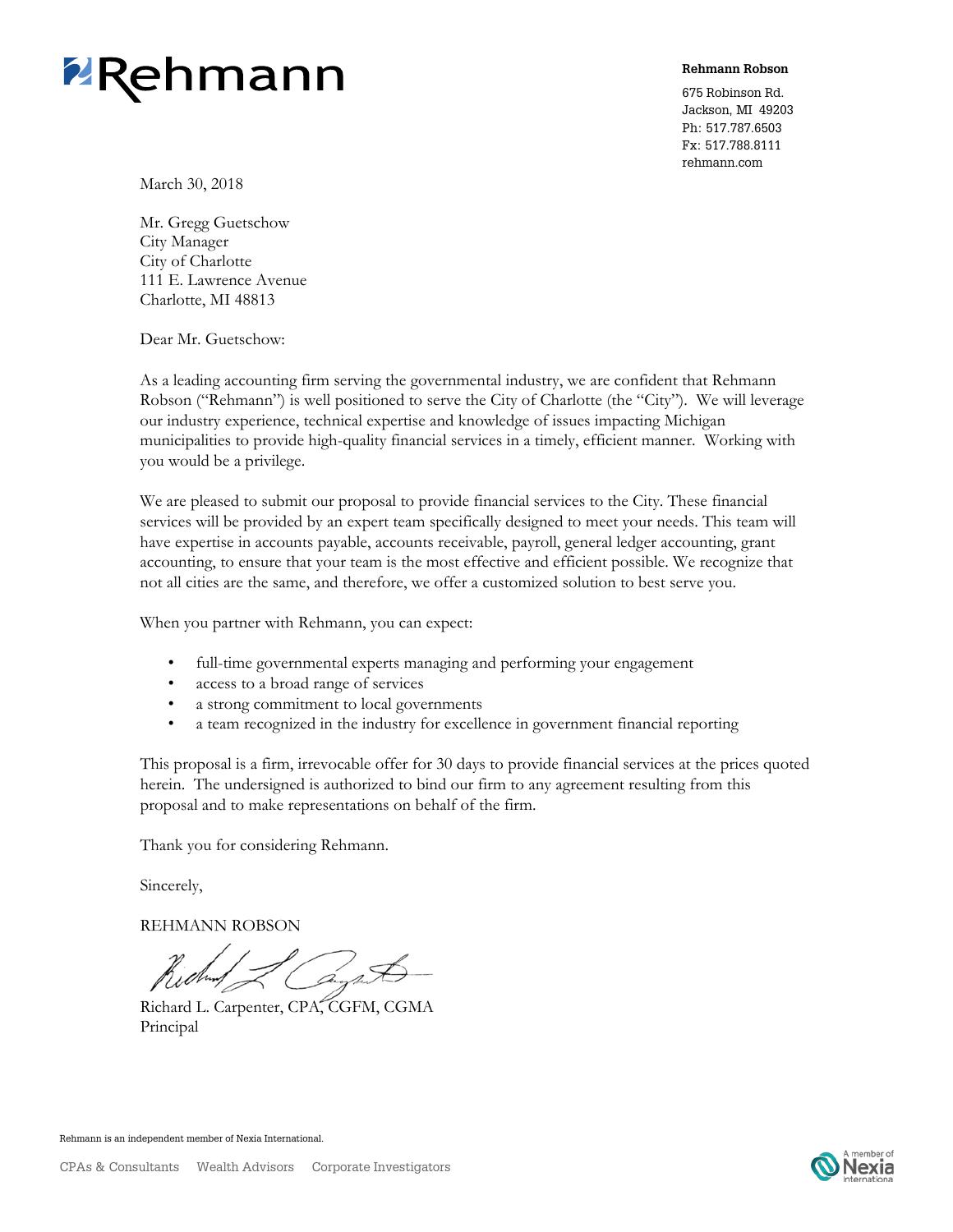## What you'll find inside

| Attachment A - Payroll Services Quote |  |
|---------------------------------------|--|

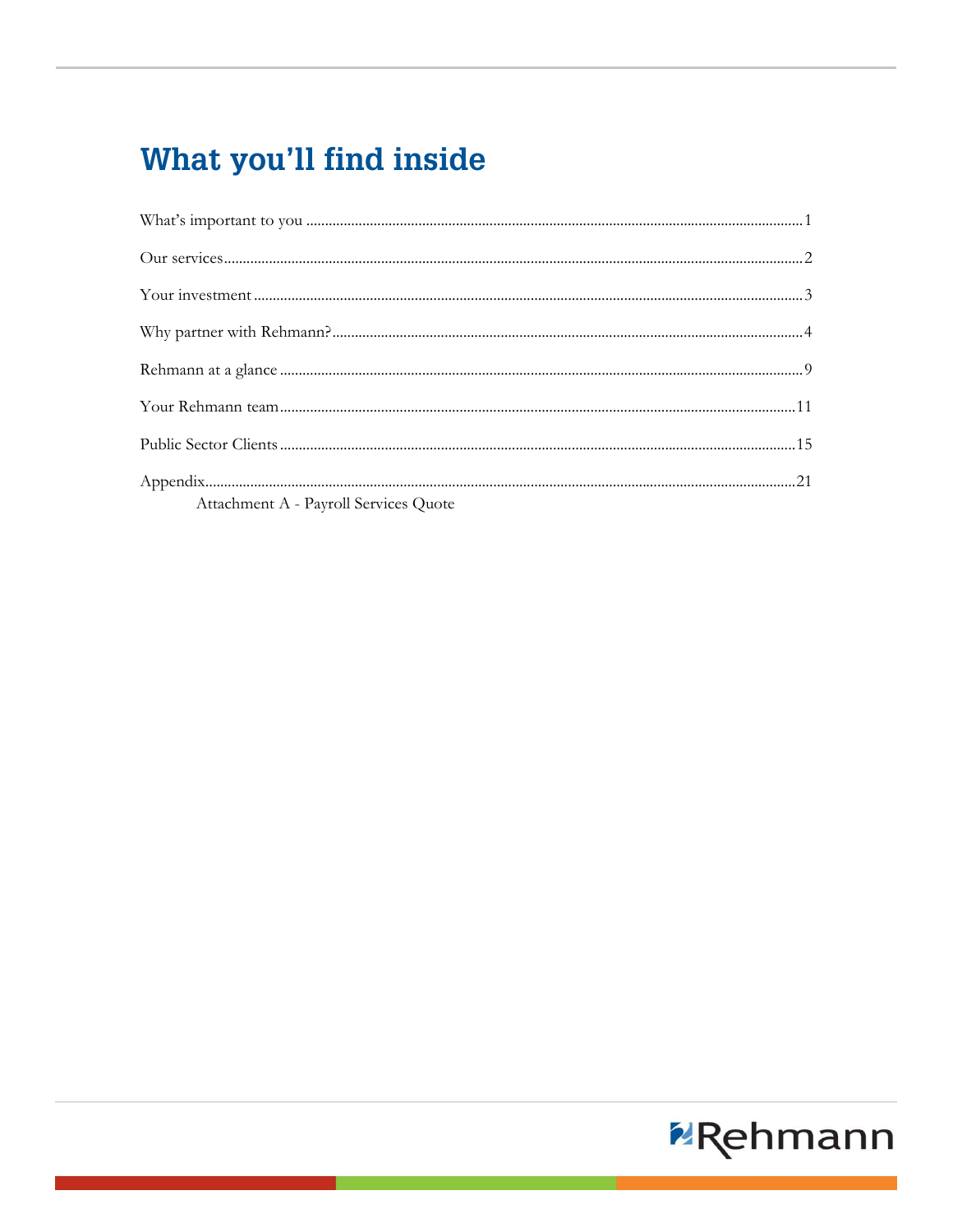## **What's important to you**

Our role as your professional services firm is to deliver finance and accounting services in an efficient manner, while maintaining a high level of quality. We are committed to exceeding your expectations in the following areas:

#### **MEETING DEADLINES**

We have the expertise to meet the deadlines required to by Council, the State of Michigan, grantors, regulatory bodies, and internal management team members. We start with the expected deadline and work backward to identify the most efficient and effective process to produce the desired result in the required timeframe. We also work collaboratively with other departments in your organization to identify the required information and timelines required for us to produce the quality reports in the time required.

#### **PRACTICAL IDEAS AND FEASIBLE SOLUTIONS**

We have experience working with municipalities that are or have recently been in fiscal distress. We understand that because of these pressures, the technology solutions, processes, and/or procedures may not be state of the art. We can leverage low cost solutions, using every day applications (such as Microsoft Excel, Microsoft Access, and IDEA Data Analysis Software), to help the City automate its current processes.

#### **UNDERSTANDING REPORTING AND DOCUMENTATION REQUIREMENTS**

Our trained staff is familiar with all applicable State and Federal laws and regulations, as well as with the funding sources of the City. We can help you develop and implement processes and procedures to meet your obligations under state and federal audit guides.

#### **RESPONSIVENESS TO YOUR NEEDS**

When you partner with Rehmann, your challenges become our challenges. We understand that you need custom solutions that can be implemented quickly and effectively. We are committed to completing work on time and answering your questions quickly and accurately. In fact, our most recent client satisfaction survey revealed that overall, 98 percent of our clients were satisfied.

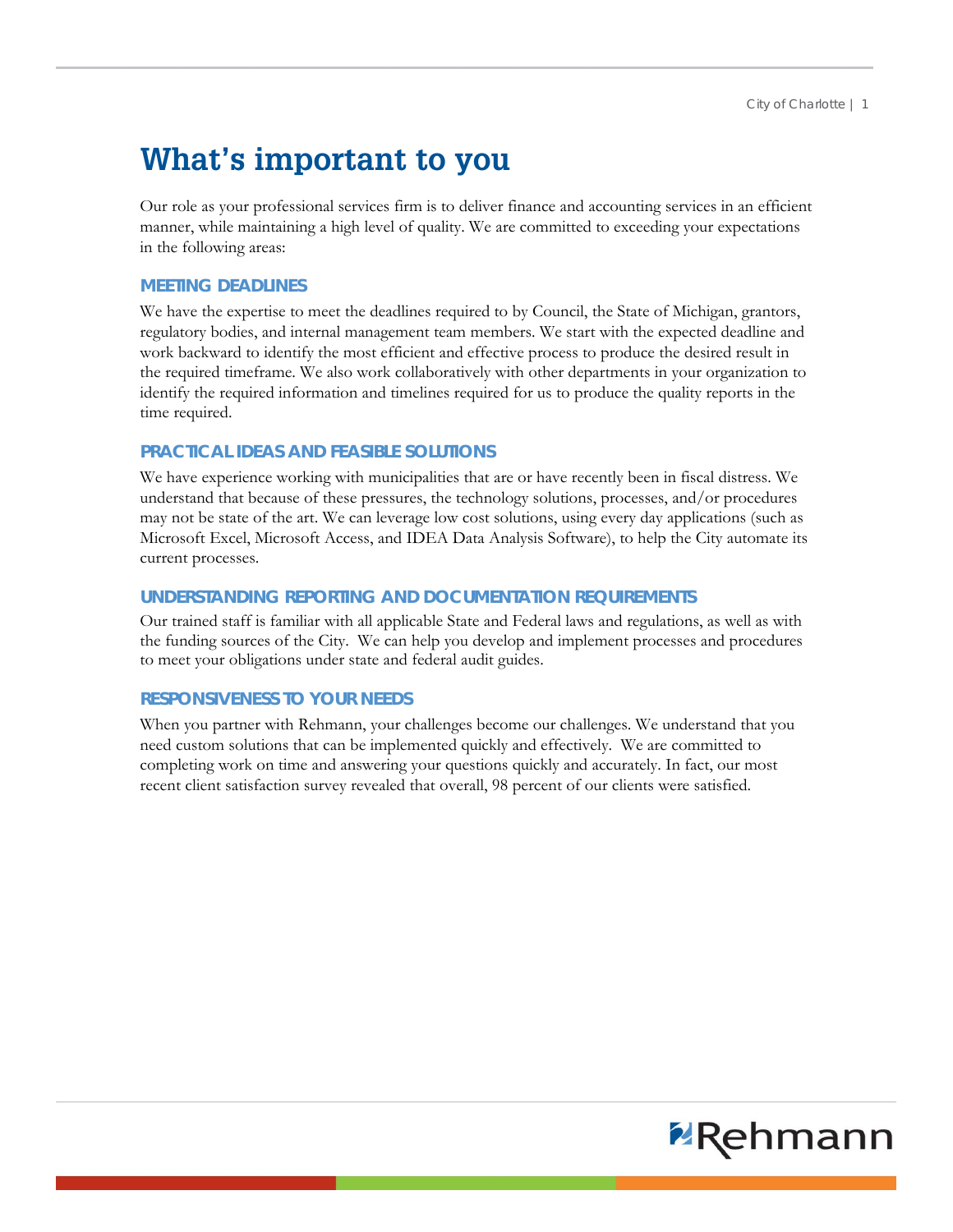## **Our services**

Rehmann is committed to delivering high quality finance and accounting services in a timely, efficient manner. We recognize that each of our clients is unique and as such we need to provide unique solutions to meet your needs.

#### **ENGAGEMENT SCOPE**

#### **Finance Functions**

We will assume the responsibilities of the following finance department functions including:

- General Ledger and Reporting
- Accounts Payable
- Payroll
- Monthly Bank Reconciliation
- Monthly General Ledger Reconciliation

Our service model is designed to provide services offsite as much as possible to keep cost down. Initially we will need to be on site weekly but would plan to transition services to our office within 90 days.

#### **DELIVERABLES**

We anticipate that throughout the engagement you can anticipate the following items to be made available timely and accurately to facilitate effective and timely decisions by city council and management.

- $\checkmark$  Accurate and timely monthly finance reports including income statement, balance sheet, accounts payable aging reports, and budget to actual comparison schedules.
- $\checkmark$  Maintenance of significant account balances including capital assets, accounts payable, accounts receivable, and pension and other postemployment benefit costs.
- $\checkmark$  Timely bank reconciliations
- $\checkmark$  Preparation of all schedules required for accurate and timely completion of the annual financial statement audit.
- $\checkmark$  The ability to respond timely to requests for other reports from city council and management.

#### **CONFLICT OF INTEREST**

We are aware of no potential conflicts of interest; however, we will provide the City with written notice of any pertinent professional relationships entered into during the term of our contract.

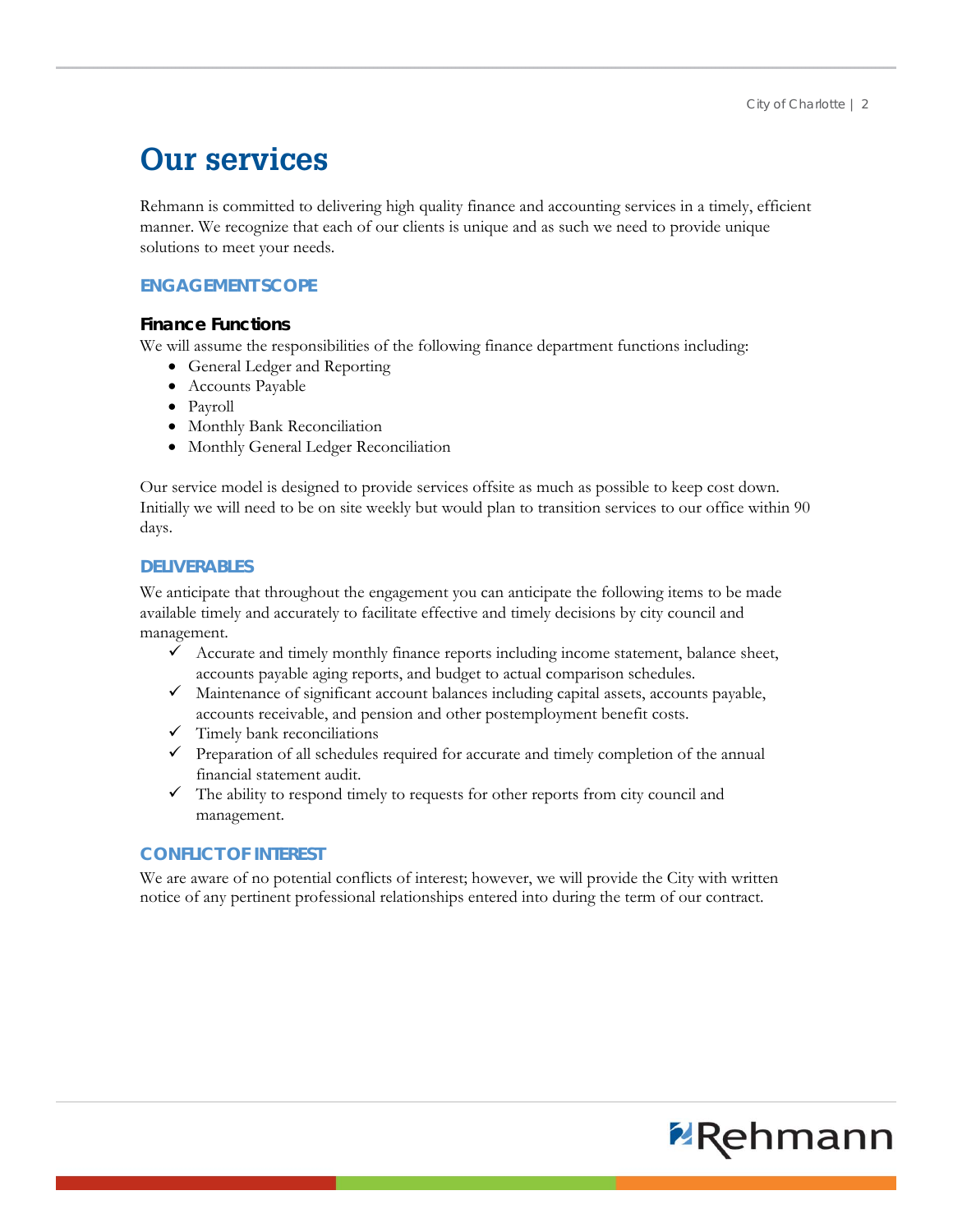## **Your investment**

#### **ONGOING FINANCE DEPARTMENT FEES**

| Fiscal    |    | 3 Year     |        | 5 Year    |              |  |  |            |         |
|-----------|----|------------|--------|-----------|--------------|--|--|------------|---------|
| Year      |    | Commitment |        |           |              |  |  | Commitment | Savings |
|           |    |            |        |           |              |  |  |            |         |
| FY2017/18 | \$ | 200,000    | \$     | 196,000   | \$<br>4,000  |  |  |            |         |
| FY2018/19 |    | 206,000    |        | 200,000   | 6,000        |  |  |            |         |
| FY2019/20 |    | 213,000    |        | 204,000   | 9,000        |  |  |            |         |
| FY2020/21 |    | 220,000    | $\ast$ | 208,000   | 12,000       |  |  |            |         |
| FY2021/22 |    | 227,000    | *      | 212,000   | 15,000       |  |  |            |         |
|           |    |            |        |           |              |  |  |            |         |
|           | \$ | 1,066,000  | S      | 1,020,000 | \$<br>46,000 |  |  |            |         |

\*Optional years included in 3 Year commitment column for comparison.

#### **GENERAL LEDGER SOFTWARE**

We would recommend the City purchase the BS&A Cash Receipting and Utility Billing modules. Included in our service costs above, we would provide the City with a general ledger software including accounts payable functionality. There would be a one-time setup cost of \$11,000 to develop the integrations between the BS&A cash receipting, Utility Billing, and Tax software. Data conversion and history would be provided on a time and materials basis at \$185 per hour and depends on the amount of history desired by the City.

#### **PAYROLL SOFTWARE AND TIMESHEET**

As outlined in Attachment A, we would transition the city to our payroll processing software, including payroll and electronic timesheets. We would be happy to provide a demonstration of this wonderful tool.

#### **OUT-OF-SCOPE WORK/NO SURPRISE INVOICES**

Tasks currently assigned to the City staff are not included in the scope of this proposal, including tax billing and assessments, utility billing, cash receipting, and cash management. We strive to deliver business wisdom for a fee that is fair, reasonable and representative of the value delivered. Our approach to establishing fees is to discuss expected outcomes and the proposed services to be provided before work is done. This reduces the possibility of surprises when invoices are ultimately delivered. If due to staff turnover or process redesign, tasks need to be handles by Rehmann on a temporary basis this addition effort would be billable at our then standard hourly rates. If tasks are anticipated to be reassigned to Rehmann permanently, we will negotiate a change order with management for the cost of the services to be added to the engagement.

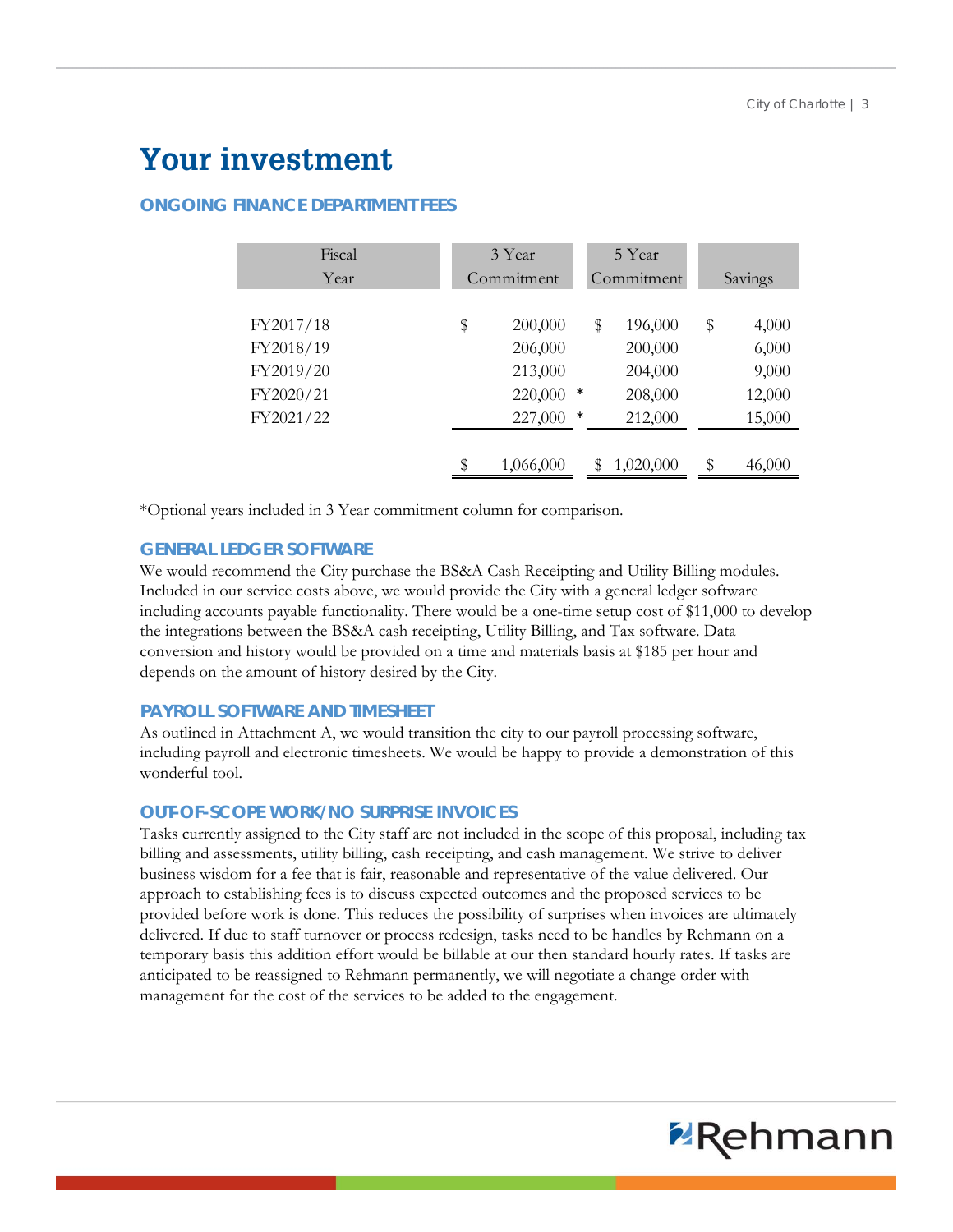## **Why partner with Rehmann?**

#### **GOVERNMENTAL INDUSTRY EXPERIENCE**

Providing valuable business solutions to the City requires that we have an intimate understanding of school district operations. Rehmann's Governmental Industry Group includes 30+ professionals who are dedicated full-time to governmental engagements and 70+ associates who spend a significant amount of time working on public sector consulting, outsourcing, and audit engagements. All members of this cross-functional group receive extensive industry-specific training.

We serve approximately 200 governmental and 200 not-for-profit entities. During 2015, we invested 116,000 hours in our governmental, not-for-profit and higher education clients. Of those hours, 74,000 were specific to governmental clients. Many of our professionals carry the dual designation of CPA/CGFM (Certified Government Financial Manager), which emphasizes our strong commitment to the governmental sector. Our executives are frequently featured as speakers, both locally and nationally, on topics of importance to local governments. Furthermore, Rehmann has a number of registered reviewers for the Government Finance Officers Association (GFOA) Certificate of Achievement for Excellence in Financial Reporting (CAFR) Program.

Rehmann and its associates participate in a variety of national and state CPA and governmental organizations including:

- American Institute of Certified Public Accountants (charter member of the Government Audit Quality Center)
- Michigan Association of Certified Public Accountants (vice-chair of the governmental taskforce, and regularly provide speakers to train other CPAs across the state)
- Government Finance Officers Association (multiple special review committee members, and an advisor to the CAAFR Committee)
- Michigan Committee on Governmental Accounting and Auditing Statements (member)
- Michigan Government Finance Officers Association (member of the Standards Committee)
- Association of Government Accountants (four board members, and eight CGFMs)
- Michigan Municipal Treasurers Association (associate member)
- Michigan Association of County Treasurers (associate member)
- Michigan Association of Counties (associate member)



"At Rehmann, we believe the experience you have working with us is as important as the services we deliver. Each day, our goal is to help you get the most out of your Rehmann Experience. Simply put, we want to exceed your expectations."

RANDY RUPP, CPA CFO

## **PRehmann**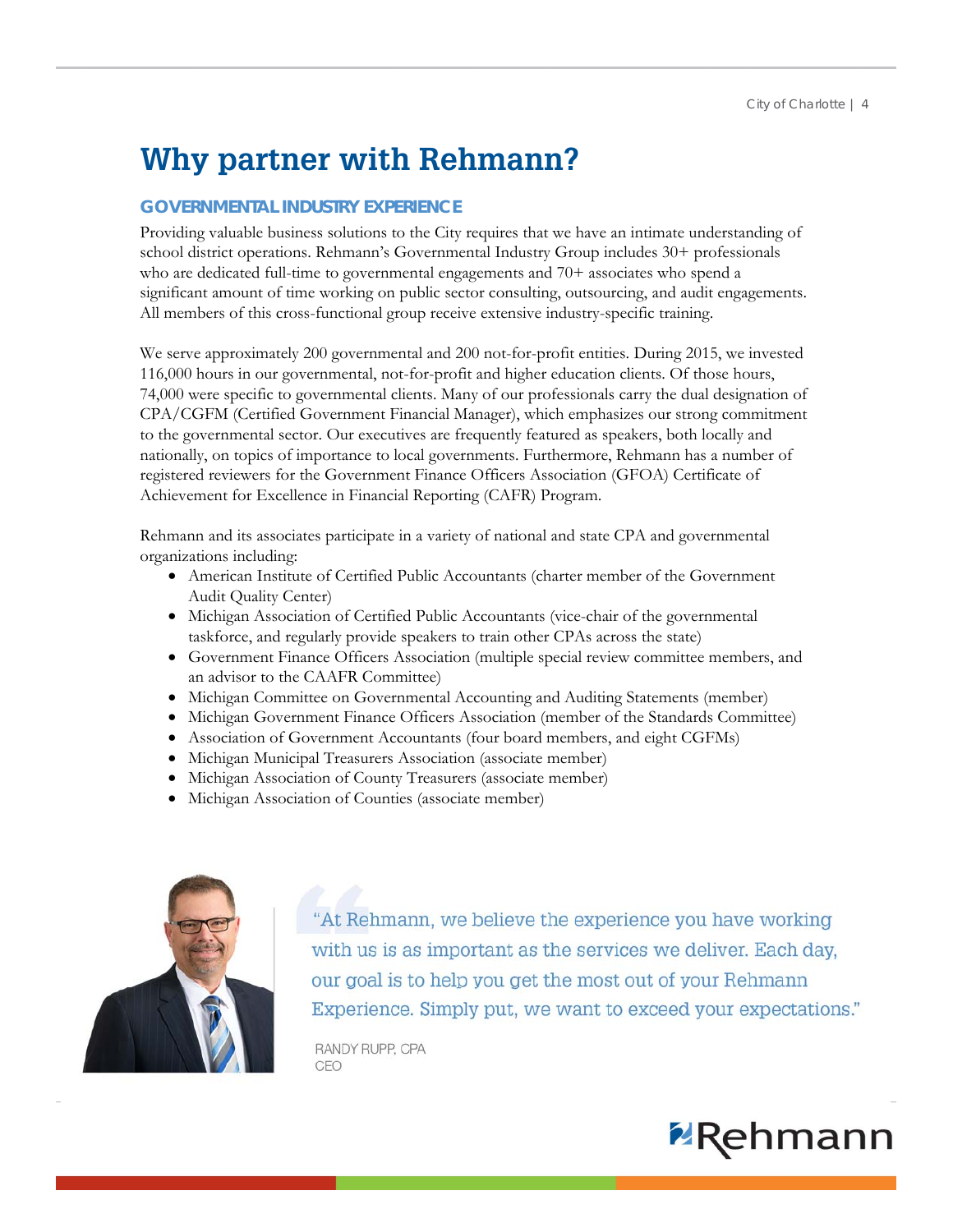Our depth of industry knowledge provides the following benefits to our clients:

- Less interruption in your schedule in order to "train" staff.
- Comments and suggestions that are not only proactive but provide real value to the entity.
- Timely updates on new accounting pronouncements and strategies for implementation.
- Timely issuance of your reports.

#### **CONTINUING PROFESSIONAL EDUCATION**

To maintain our competitive edge and to stay ahead of the curve on technical quality, we place significant emphasis on continuing professional education with appropriate focus on industry specialization and relative responsibility levels. We readily exceed the State and GAO's biennial CPE hour requirements through a variety of external and internal programs.

#### **External programs**

- MACMHB conferences
- MICPA annual spring and fall governmental auditing and accounting updates Rehmann sends several governmental team members regardless of level and years of experience.
- Annual GFOA national conference Rehmann sends one to two people as speakers and attendees.
- Annual GFOA teleconference (conducted in November) attended by most of Rehmann's senior and executive level staff.

#### **Internal programs**

- Rehmann sponsors multiple training opportunities each year through its involvement with the Association of Government Accountants (AGA). The opportunities total approximately 40 hours per year.
- Annual governmental technical updates, held in June and December, are mandatory for all industry group members.
- Annual audit and assurance service training provides updates on accounting and auditing standards. Held in the summer, the training includes governmental breakouts with separate programs for beginning, intermediate and advanced staff.
- Quarterly webinars provide the latest developments in accounting, auditing, and financial reporting standards.

Rehmann also participates in other governmental industry groups as both speakers and attendees, including the County Road Association of Michigan, Michigan Government Finance Officers Association, Michigan Local Government Managers Association, Michigan Township Association, Michigan Association of Counties, and Michigan County Administrative Officers Association.

#### **A SOLID REPUTATION IN THE INDUSTRY**

With offices throughout Michigan, Florida and Ohio, 800 employees, and revenues of \$116 million for 2016, Rehmann is well-positioned to successfully serve the City's finance and accounting needs. Our clients include large and well-known governments in your industry, and we have strong relationships with bankers and attorneys throughout Michigan.

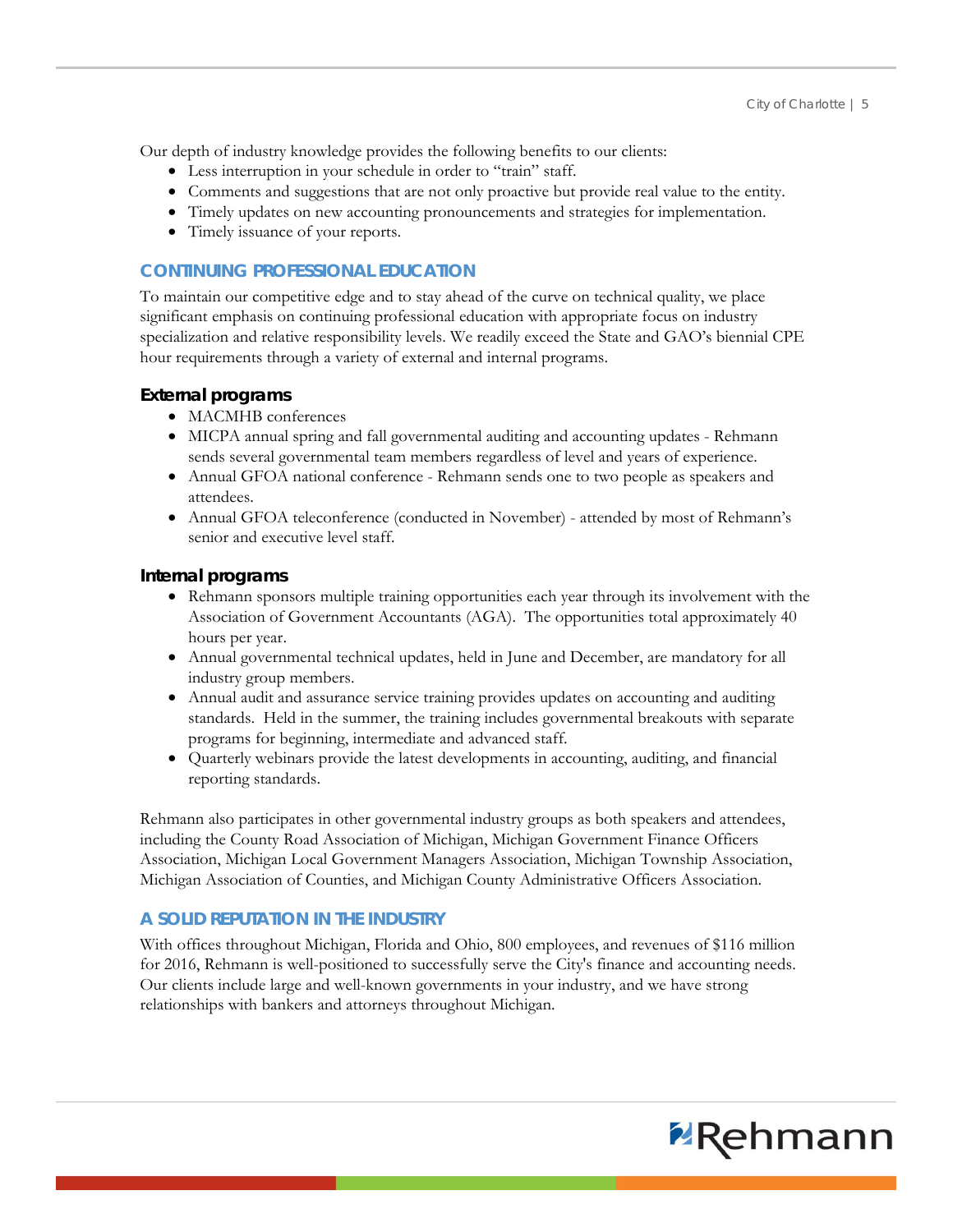#### **ABILITY TO MANAGE FEDERAL AWARDS**

One of the benefits in serving a large number of governmental entities is the experience that we gain from it. This includes experience with a broad range of federal programs. In addition, our executives routinely lead training seminars for the MICPA and other organizations on continuing federal single audits. What this means is that we can help you manage your federal programs with the expertise and professional view of an auditor.

#### **SINGLE AUDITS PERFORMED BY REHMANN FOR THE FISCAL YEAR 2014**

| Type of entity            | Number of clients audited | Total federal expenditures |
|---------------------------|---------------------------|----------------------------|
| City                      | 12                        | 39,469,478<br>\$           |
| County                    | 22                        | 318, 353, 119              |
| School                    | 37                        | 294,765,934                |
| Tribe                     | $\overline{2}$            | 20,528,898                 |
| Other governmental entity | 11                        | 52,995,717                 |
| Higher education          | 16                        | 436,751,577                |
| Nonprofit                 | 42                        | 155,712,478                |
| <b>Grand</b> total        | 142                       | \$1,318,577,201            |

#### **ACCESS TO CUSTOMIZED TRAINING FOR GOVERNMENTAL ENTITIES**

Drawing on our extensive background of providing auditing and consulting services to governmental and related nonprofit entities, Rehmann has developed a wide array of training sessions specifically targeted to the public sector. Following are several options we have for government financial managers:

#### **Governmental webinar series**

We host various webinars to update our clients and prospects on new issues related to the public sector. Following is a list of topics recently covered at our governmental seminar series:

- Mitigating the risk of fraud in the public sector
- Defined benefit/contribution plans and what it means to you

#### **Publications**

We keep you informed about important issues through face-to-face communication and through our publications. Our monthly e-newsletter, "BWDexpress," addresses relevant, practical issues. "BWD" (Business Wisdom Delivered) magazine, published three times a year, presents client-focused articles, authored by Rehmann advisors, which discuss topics of interest to our clients.

Want to see a sample of what Rehmann has to offer? Visit our government publications and resources web page at www.rehmann.com/government\_resources.

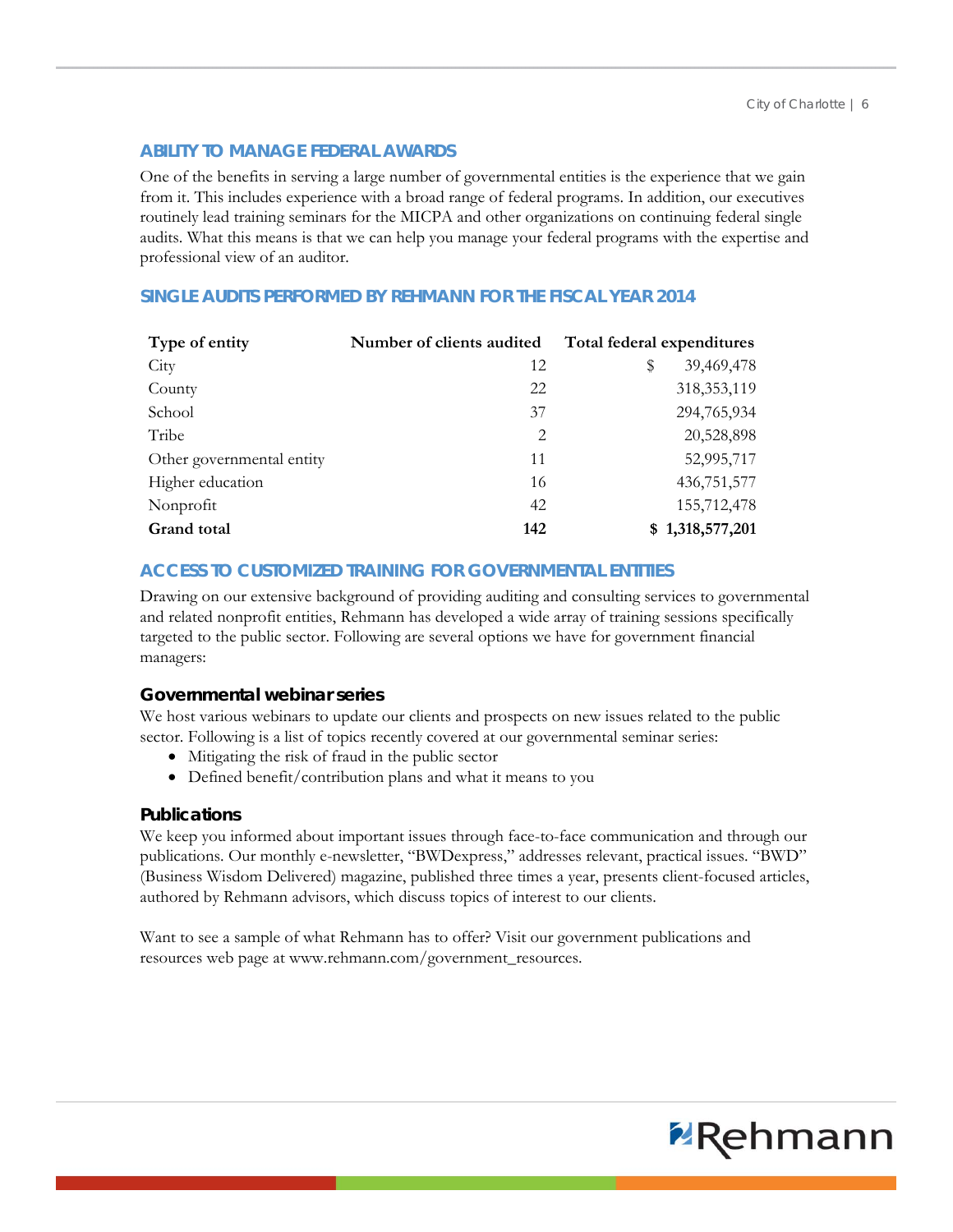**Z**Rehmann

#### **BENEFITS TO OUR CLIENTS**

| Rehmann Strengths                                                                                                           | ⋍ | Value to the City                                                                                                                                                                                |
|-----------------------------------------------------------------------------------------------------------------------------|---|--------------------------------------------------------------------------------------------------------------------------------------------------------------------------------------------------|
| Efficient use of technology and client training in<br>programs such as Excel and Word.                                      |   | Enhanced communication and streamlined<br>processes.                                                                                                                                             |
| A dedicated industry group that services over<br>335 governmental and similar<br>nonprofit organizations annually.          |   | Staffed by full-time professionals from<br>management to field staff that provide value added<br>solutions instead of asking fundamental questions.                                              |
|                                                                                                                             |   | Timely updates on new accounting<br>pronouncements and suggested strategies for<br>implementation.                                                                                               |
|                                                                                                                             |   | Less interruption from your schedule in order to<br>"train" staff.                                                                                                                               |
| Use "service team" approach for<br>responsive and timely service.                                                           |   | Work completed on time and questions answered<br>quickly and accurately. Matching your specific<br>needs with the most qualified professional to<br>provide the best alternatives and solutions. |
| One of Michigan's "101 Best & Brightest<br>companies to work for."                                                          |   | Greater continuity in your service team means<br>more effective and efficient results.                                                                                                           |
|                                                                                                                             |   | Average level of experience of a governmental<br>executive is 15 years.                                                                                                                          |
| Significant involvement in Michigan<br>Governmental Associations and relationships<br>with other professional associations. |   | Receive up to date information on changes and<br>benchmarks regarding issues that affect your<br>organization.                                                                                   |
| Significant partner and management<br>involvement.                                                                          |   | Our executives are available to offer strategic<br>direction and business advice.                                                                                                                |
| Significant government - specific CPE required<br>of our staff.                                                             |   | Provides the consistency and accuracy required by<br>your organization.                                                                                                                          |
| Largest number of registered reviewers of<br>GFOA.                                                                          |   | Financial statements are complete, accurate and in<br>accordance with professional standards.                                                                                                    |

Our investment in the governmental sector on a full time basis by professionals devoted only to the governmental industry has truly made Rehmann the go-to professionals for Michigan governments.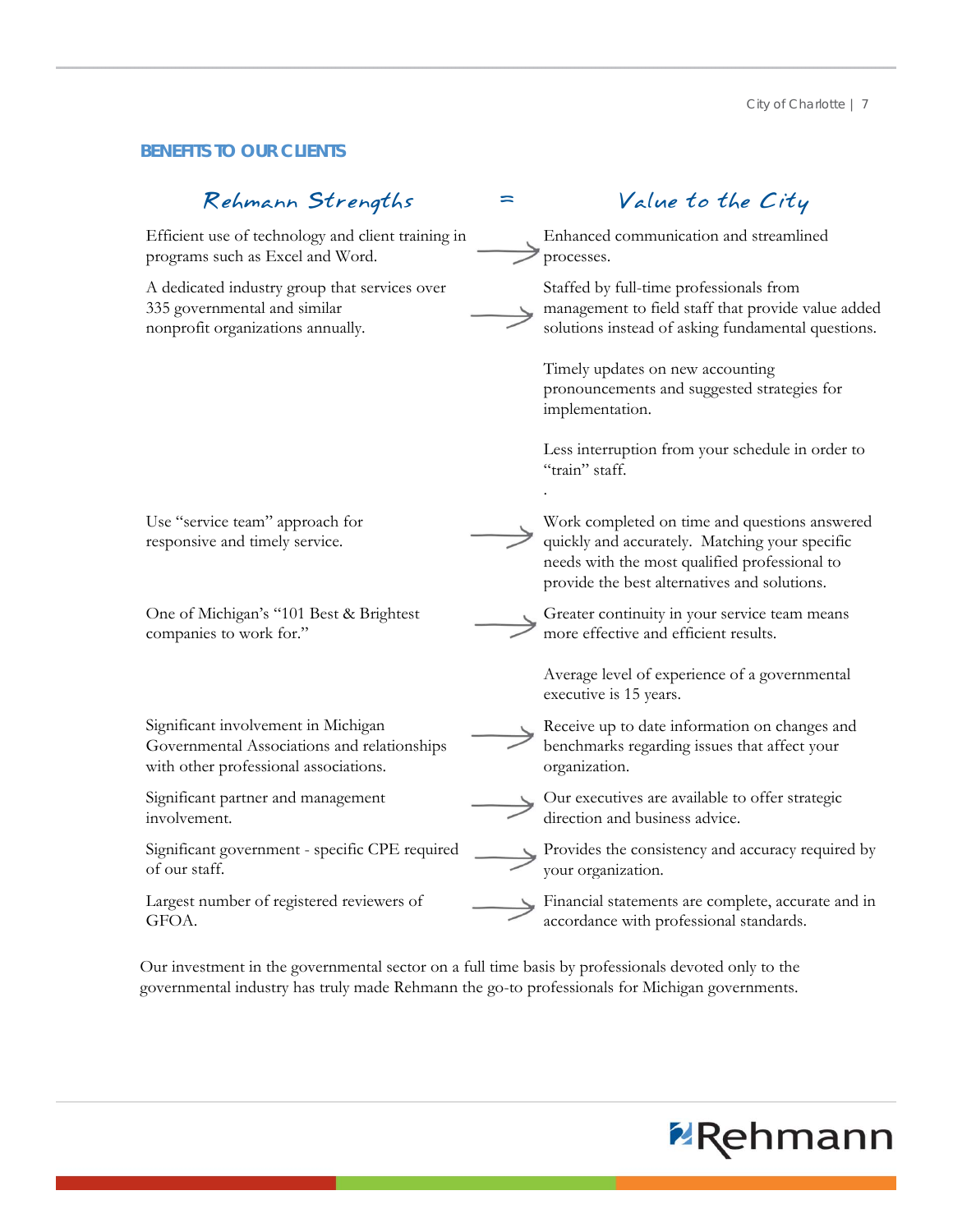#### **EXCELLENCE IN GOVERNMENT FINANCIAL MANAGEMENT**

Many of our professionals carry the dual designation of CPA/CGFM (Certified Government Financial Manager), which emphasizes our strong commitment to the governmental sector. Our executives are frequently featured as speakers, both locally and nationally, on topics of importance to local governments. Furthermore, Rehmann has a large number of registered reviewers for the Government Finance Officers Association (GFOA) Certificate of Achievement for Excellence in Financial Reporting (CAFR) Program.

Associates designated as "CPAs" are licensed to practice public accounting in the State of Michigan, and are current and in good standing with the Board of Accountancy's continuing professional education requirements. In addition, all such individuals are current and in good standing with the yellow book governmental continuing professional education requirements.

Associates designated as "CGFMs" are recognized by the Association of Government Accountants as Certified Government Financial Managers. The CGFM designation is a mark of excellence in government financial management, which signifies the highest level of education, experience, and ethical standards in the governmental environment. Rehmann currently has nine professionals with the CGFM designation.

#### **MAXIMIZING THE BENEFITS OF TECHNOLOGY**

We recognize that in order to provide maximum value to our clients, efficiency is of utmost importance. We are recognized for innovative use of technology and have developed a proprietary system for preparing financial statements to maximize the benefits of technology.

#### **OUR COMMITMENT TO LOCAL GOVERNMENTS**

Rehmann is committed to providing high-quality, low-cost CPE to government financial managers through our involvement in various industry associations. In particular, Rehmann was instrumental in chartering the West Michigan Chapter of the Association of Governmental Accountants (AGA).

AGA West Michigan provides approximately 40 hours of courses

per year. On a quarterly basis, Rehmann sponsors, develops and delivers a variety of these training events, including a three-day, in-depth training program called the "Governmental Accounting Training Series" (GATS) which is held annually.

As a Rehmann client, you may attend any event sponsored by our Firm at no-cost as part of Rehmann's strategic partnership with the AGA. In addition, Rehmann clients may access recorded versions of any Firm-sponsored training event. Through Rehmann articles, direct mailings, and participation in these AGA programs, our clients stay well-informed about changing professional standards.



# **PRehmann**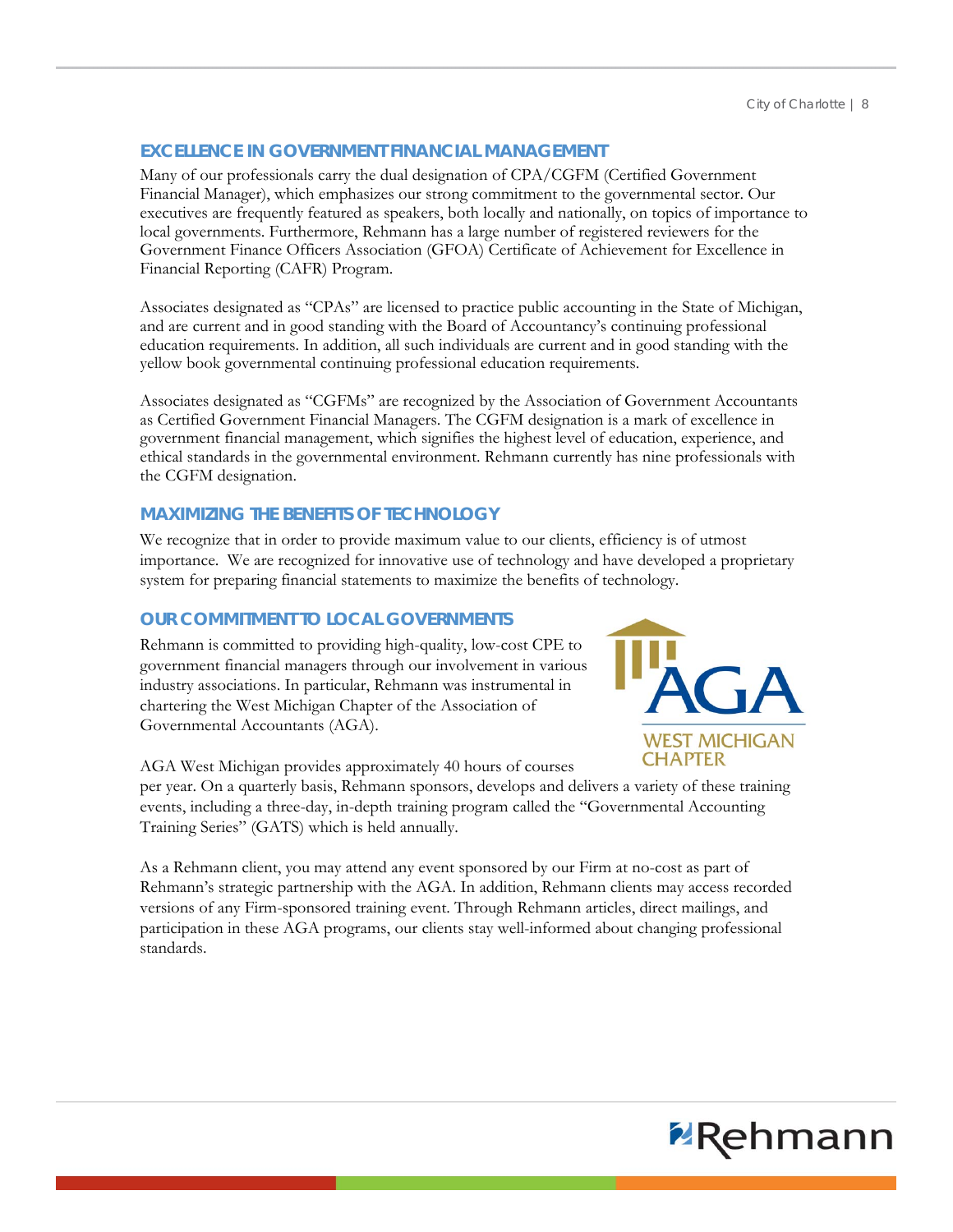### **Rehmann at a glance**

Rehmann is a collection of professional service companies committed to providing valuable business solutions since 1941. We combine our knowledge and experience with our clients' to resolve the challenges they face. We call this promise "Business Wisdom Delivered."

**At a glance (as of January 1, 2018)** 







#### **Office locations**

| Ann Arbor, MI734.761.2005                  |  |
|--------------------------------------------|--|
| Boca Raton, FL 561.912.2300                |  |
| Bonita Springs, FL 239.992.6211            |  |
| Cheboygan, MI 231.627.3143                 |  |
| Farmington Hills, MI  248.579.1100         |  |
| Fort Myers, FL (by appt. only)239.992.6211 |  |
| Grand Rapids, MI 616.975.4100              |  |
|                                            |  |
|                                            |  |
|                                            |  |
| Muskegon, MI231.739.9441                   |  |
|                                            |  |
|                                            |  |
|                                            |  |
|                                            |  |
| Traverse City, MI 231.946.3230             |  |
|                                            |  |
| Vero Beach, FL772.234.8484                 |  |

#### **International affiliation**

#### *Independent Member of Nexia International*

A network of independent accounting and business services firms that enables members to provide clients with local knowledge in any overseas marketplace.

#### **Rehmann Robson**

#### *Certified Public Accountants and Business Consultants*

- Comprehensive tax planning, consulting and preparation
- Outsourcing of finance, accounting and human resource functions
- Audit and assurance services and merger and acquisition analysis
- Business valuation and litigation support
- Computer and information technology security solutions
- Strategic business planning, consulting and transition planning services

#### **Rehmann Financial**

#### *A Registered Investment Advisor*

- Comprehensive financial planning and investment management analysis
- Retirement, estate and education savings planning for individuals and businesses
- Risk analysis and evaluation of insurance coverage

#### **Rehmann Corporate Investigative Services**

- *Professional Investigation and Security Consulting*
- Fraud, embezzlement, fire and background investigations
- Surveillance services and forensic accounting
- Computer security incident response
- Asset protection services for business, legal and insurance clients

#### **Industries served**

Rehmann serves a wide range of clients. A full list of industries can be found on rehmann.com.

- Commercial Education Financial services Government Healthcare Individuals and Not-for-profit Private equity
- Manufacturing private households

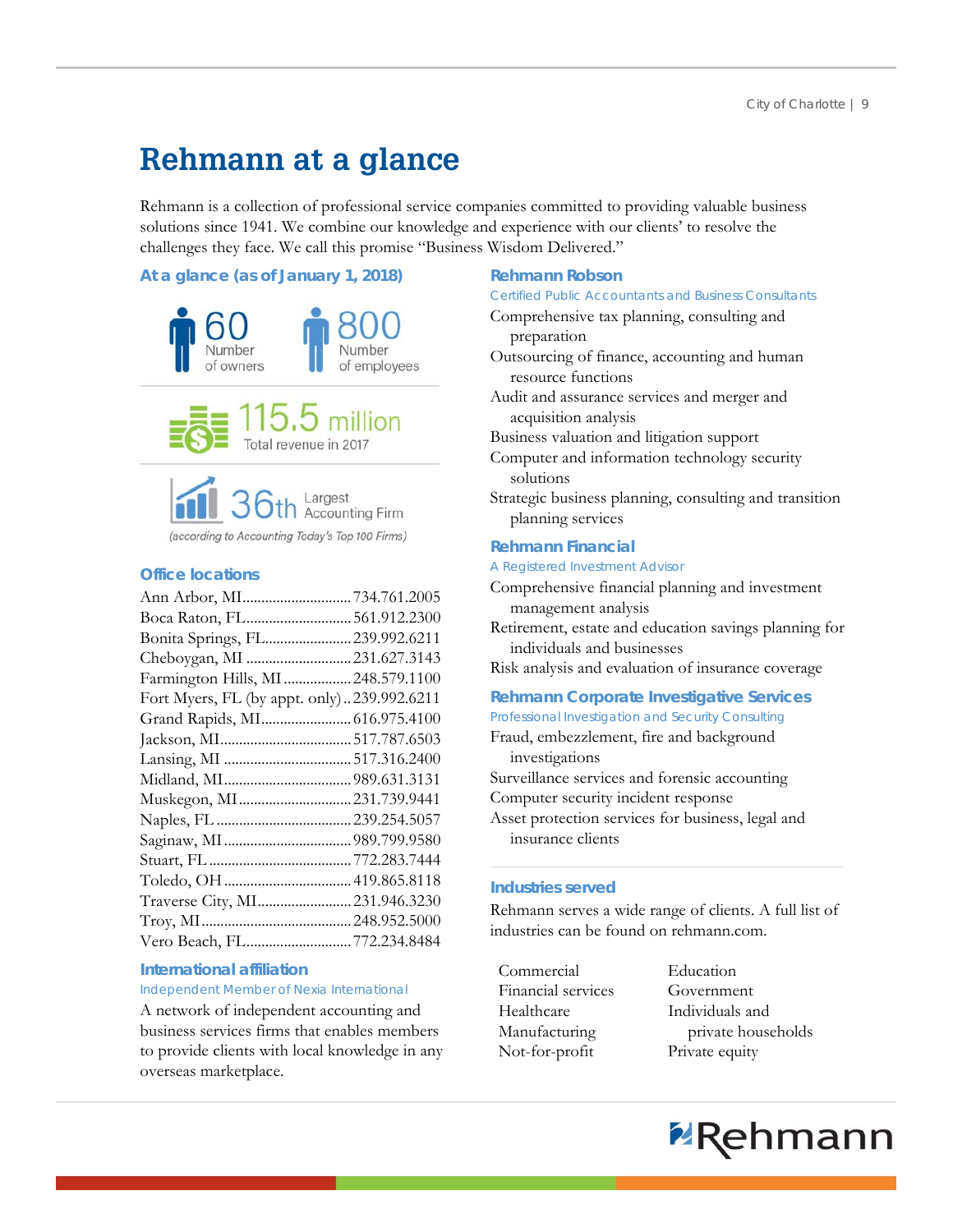#### **LOCAL TO NATIONAL NETWORKS**

Rehmann is actively involved in industry associations that provide access to professionals with governmental and not-for-profit experience across the country, including:

- American Institute of Certified Public **Accountants**
- Florida Institute of Certified Public Accountants
- Institute of Internal Auditors
- Michigan Association of Certified Public Accountants
- Ohio Society of Certified Public Accountants
- Government Finance Officers Association
- Michigan Government Finance Officers Association
- Michigan Local Government Managers Association
- Association of Government Accountants
- Michigan Municipal Treasurers Association
- Michigan Association of County Treasurers
- Michigan Association of Counties
- Michigan School Business Officials

#### **COMMITMENT TO QUALITY**

- Ranked in the top 30 firms in the United States by "Accounting Today"
- Registered with the Public Companies Accounting Oversight Board (PCAOB)
- Successfully completed all peer review requirements since inception of AICPA Quality Control Standards in 1979
- One of Michigan's "101 Best & Brightest" Companies to Work For"

Visit our website:

rehmann.com

More



#### "Our best people—our senior managers and principals—will be in the field, actively participating with both you and our staff."

**Mark T. Kettner, CPA, CGFM**, Principal Governmental Industry Group Leader

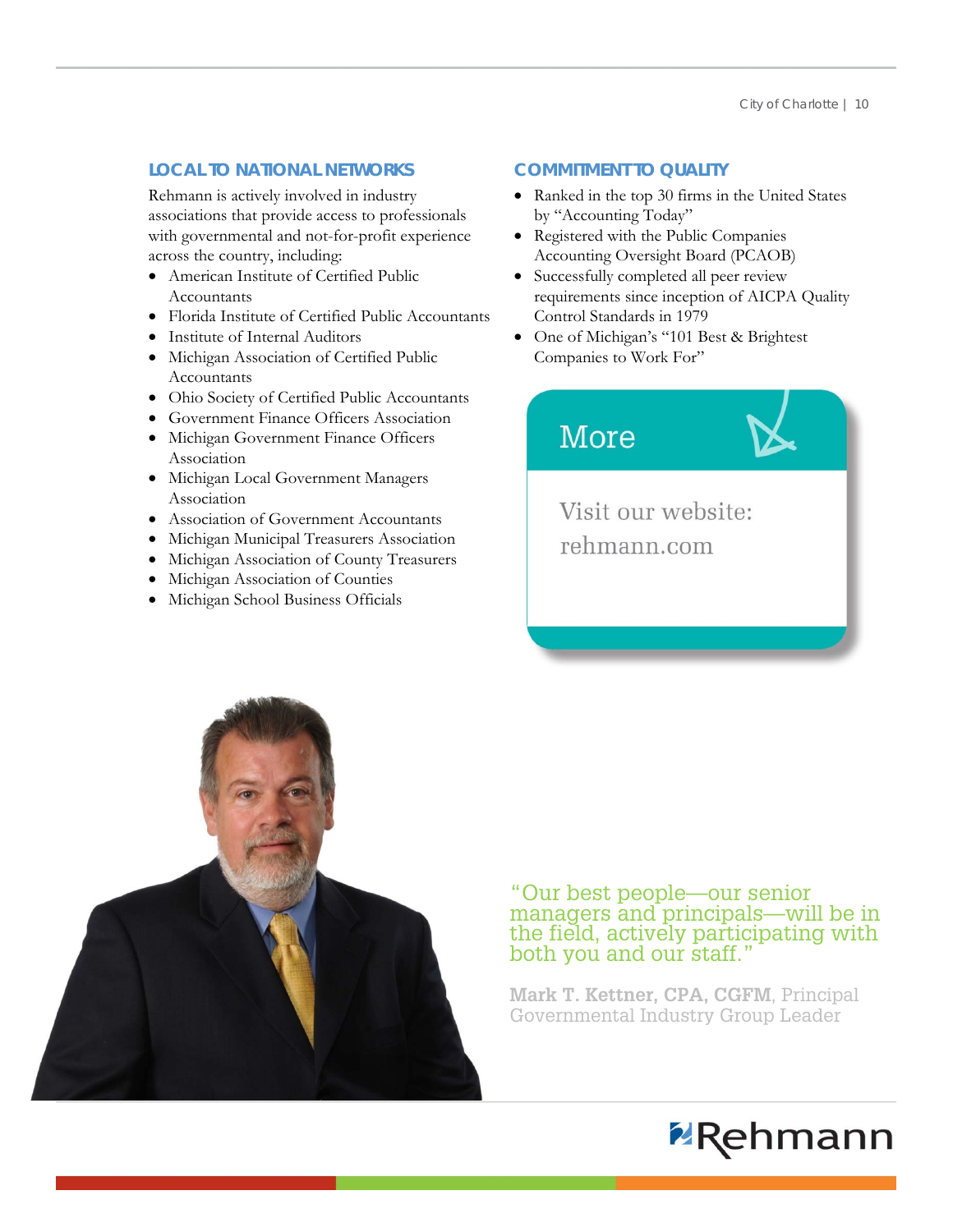## **Your Rehmann team**

Your finance and accounting service will be managed by skill professionals with background in government and CMH finance. The benefit to the City is that we will not waste valuable time teaching staff about CMH accounting and reporting, or the nuances of CMH operations; instead, with Rehmann, your leadership team can guide staff, sharing knowledge and best practices, and meeting your completion deadlines. Another continuing benefit will be ready access to governmental professionals to answer questions, discuss options and receive timely technical assistance.

#### **REHMANN CLIENT SERVICE PHILOSOPHY**

*One Team. One Focus. Your Success* – Your Rehmann team will have the optimal combination of skills and experience to support your success. Your primary business advisor, **Richard L. Carpenter, CPA, CGFM, CGMA** is a Principal and Director of Governmental Outsourcing Services for the Firm and will:

- be integrally involved in planning and overseeing your finance department
- philosophy nothing is more important than a timely response to your questions and concerns. We will not keep you waiting."

"With Rehmann's client service

- continually customize a crossfunctional team tailored to your current needs that can help meet the City's goals and objectives for the future
- ensure we are meeting and exceeding your needs by identifying and bringing to your attention value added business solutions

**Casey Zaski, CPA, CGFM,** has been working for Rehmann since 2004. Casey works exclusively in providing Rehmann clients with outsourcing solutions. He will be assigned to oversee the team at the City and be the primary contact for any questions regarding your services or service needs.

**Jennifer Warner,** has been working for Rehmann since 1998. We plan to leverage her knowledge of accounting and payroll to meet the specific needs of the City. She will serve as the primary contact for day-to-day activities in the finance department.

#### **NUMBER OF PROFESSIONALS**

| Level          | Firm |
|----------------|------|
| Principal      | 156  |
| Senior Manager | 95   |
| Manager        | 132  |
| Senior         | 197  |
| Staff          | 188  |
| Intern         | 51   |
| <b>TOTAL</b>   | 819  |

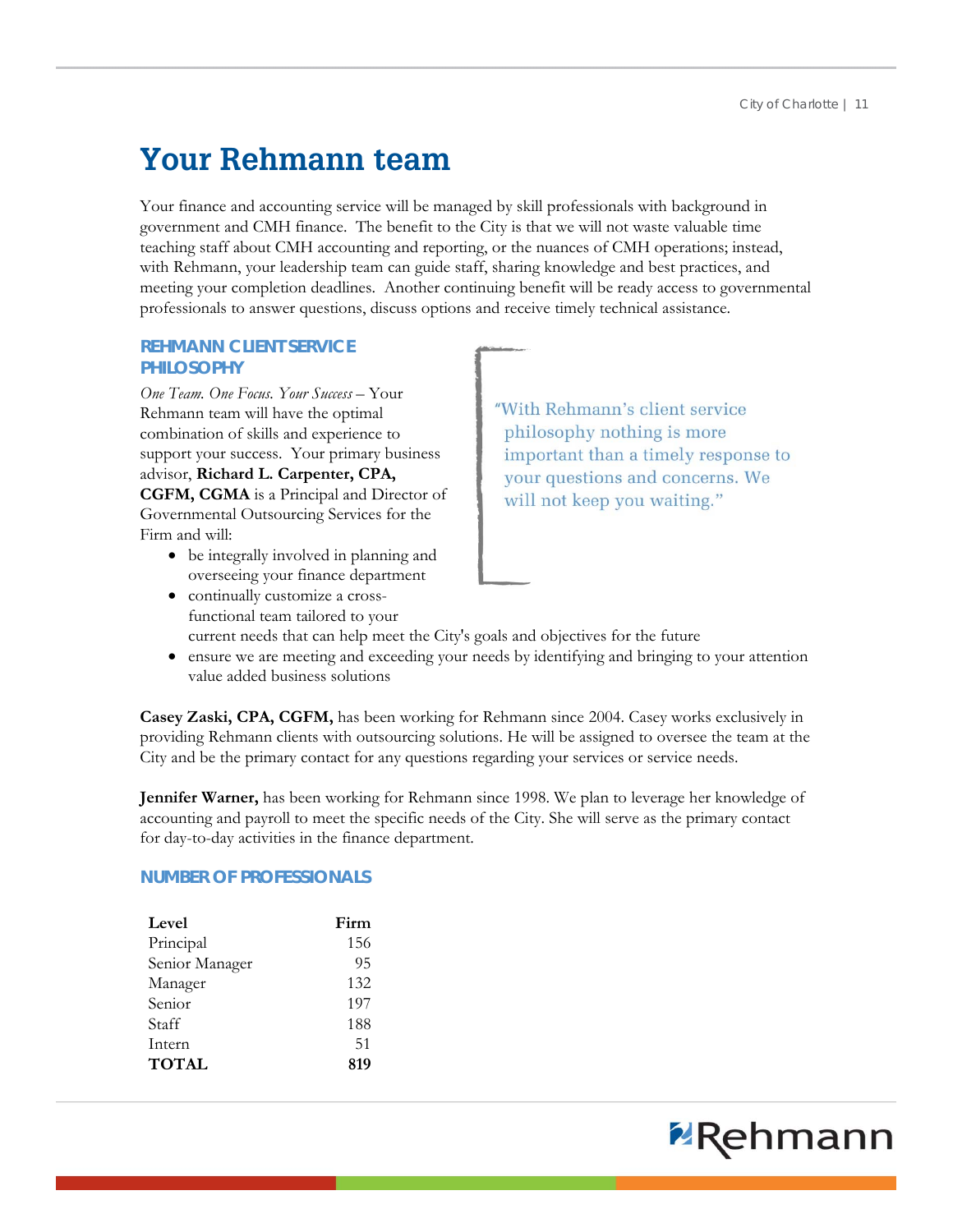#### **CONSISTENT STAFFING**

Rehmann is dedicated to controlling staff turnover because we recognize that efficient client service benefits both our clients and our Firm. Our reputation for quality service and talented people allows us to recruit and retain committed professionals. We take pride in offering our employees a progressive employment structure, including flexible work schedules and competitive compensation and benefit programs. All of these factors have contributed to a retention rate that is higher than the national average in the accounting industry.

Rehmann has earned several workplace honours including 13 consecutive years as a 101 Best and Brightest Companies to Work For in both Metro Detroit and West Michigan. We've also received national recognition from Accounting Today as a 2015 Top 100 Firm and have been named by the Accounting & Financial Women's Alliance and the American Women's Society of Certified Public Accountants as one of the 2015 Best Public Accounting Firms for Women. In 2015, Rehmann was also ranked among the top 25 best accounting firms to work for by Vault.com for its "Vault Accounting 50" list. Firms were ranked on culture, satisfaction, work-life balance, compensation and overall prestige. We are proud that our commitment to our clients, associates and community is valued and appreciated.

Our Firm is intentional about measuring associate satisfaction, identifying trends based on our findings, and outlining action plans to support our vision of being the "Firm of Choice" for associates. Year after year, our associate satisfaction measurement scores continue to rise with 93% of our associates currently satisfied with their employment at Rehmann. Our Firm's leadership is dedicated to attracting, retaining and nurturing a diverse group of associates that are engaged in their work and have a strong sense of pride in our organization.

While some degree of staff turnover is inherent in the public accounting profession, our commitment to attract and retain top talent, and provide close involvement of executive level personnel in the field, minimizes the impact on our clients.

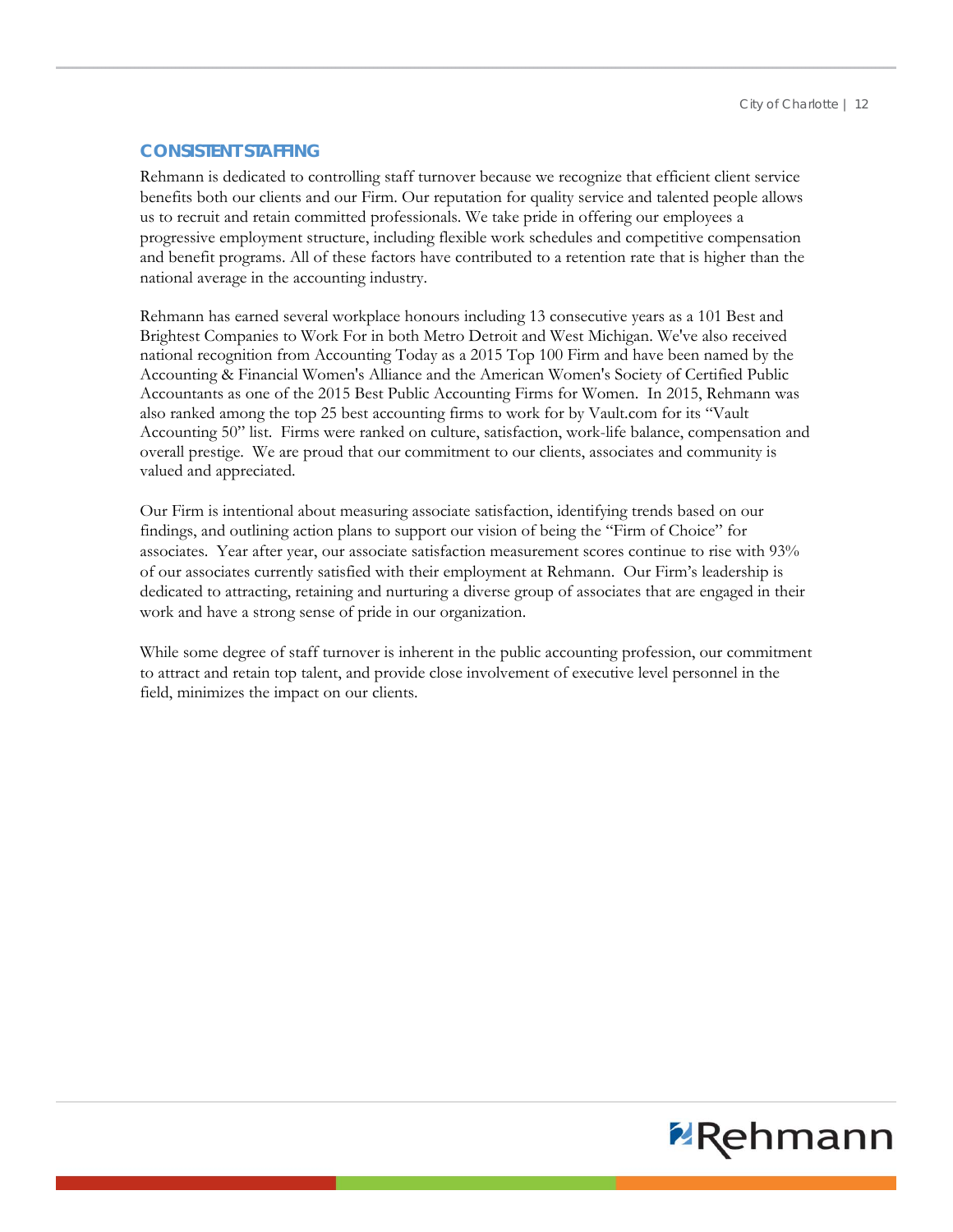## **Richard L. Carpenter, CPA, CGFM, CGMA**

**PRINCIPAL, DIRECTOR – GOVERNMENT OUTSOURCING SERVICES** 



#### **CONTACT INFORMATION**

Phone: 517.841.4221 Email: richard.carpenter@rehmann.com

#### **AREAS OF SERVICE**

- Outsourced CFO Services & Consulting
- Governmental & Non-profit Auditing
- Federal Grant Compliance & Auditing
- Community Mental Health (CMH) Compliance, Auditing, & Consulting
- Information Technology Consulting

#### **CURRENT POSITION**

Richard is a principal and director of governmental outsourcing services for Rehmann and is located in the Jackson office.

#### **EXPERIENCE**

Richard has worked in public accounting for Rehmann since September 2005 and has experience with governmental and not-for-profit audits, including audits of school districts, community mental health agencies, municipalities, tribal governments and state agencies. In addition to financial audit experience, Richard's focus includes federal single audit compliance testing, community mental health compliance testing, consulting related to financial and non-financial information technology systems, and consulting for State reporting requirements specific to community mental health agencies.

Richard also assists governmental entities with outsourced CFO or Financial Director services, providing both time and cost-saving advantages. Services include budget development, monthly financial reporting, grant reporting, financial policy and procedure development, audit preparation and management, annual GAAP basis financial reporting, as well as Skill Knowledge & Experience (SKE) services.

Selected engagements include: Flint Community Schools, Ann Arbor Public Schools, Lincoln Consolidated Schools, Washtenaw County, Detroit-Wayne County Community Mental Health Agency, Macomb County Community Mental Health Agency, Saginaw County Community Mental Health Authority, Genesee County Community Mental Health Authority, LifeWays (Community Mental Health Authority of Jackson and Hillsdale Counties), and Kalamazoo Community Mental Health and Substance Abuse Services.

#### **EDUCATION**

Richard has a Bachelor of Arts degree in Accounting from Spring Arbor University.

#### **PROFESSIONAL ORGANIZATIONS**

- American Institute of Certified Public Accountants
- Michigan Association of Certified Public Accountants
- Association of Government Accountants, West Michigan Chapter

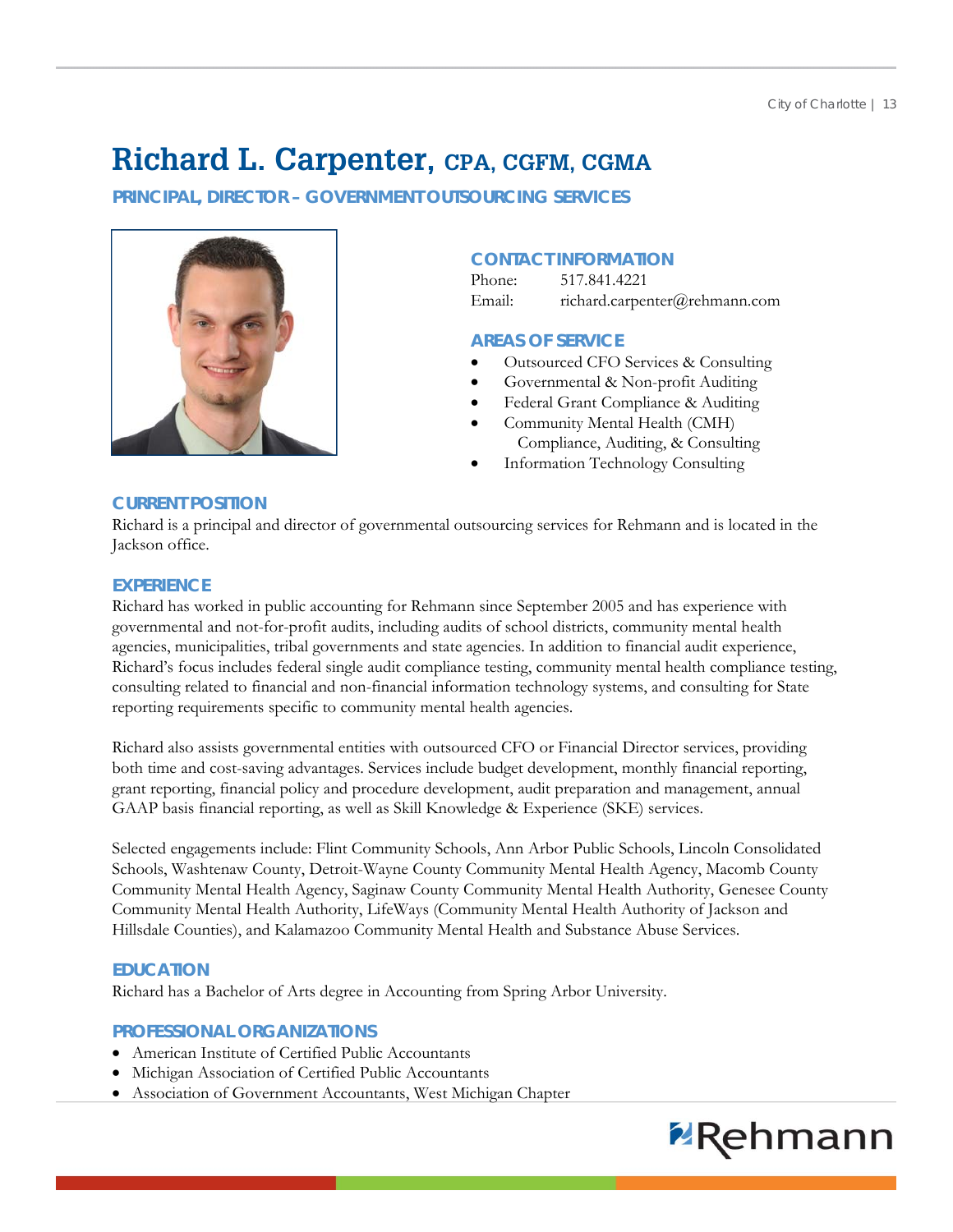## **Casey Zaski, CPA, CGFM**

**OUTSOURCING MANAGER** 



#### **CONTACT INFORMATION**

Email: casey.zaski@rehmann.com

#### **AREAS OF SERVICE**

- CFO Outsourcing & Advisory Services
- Governmental Auditing, Financial Reporting & Advisory Services
- Federal Grant Compliance & Auditing
- Community Mental Health (CMH) Compliance, Auditing, & Advisory Services
- School District Auditing & Advisory Services

#### **CURRENT POSITION**

Casey is an Outsourcing Senior Manager with Rehmann's Governmental Audit, Assurance, and Outsourcing Group.

#### **EXPERIENCE**

Casey has worked in public accounting since August 2004 and specializes in contracted financial management services for governmental entities. His experience includes general ledger maintenance, preparing and reviewing monthly bank reconciliations, financial statement preparation, grant reporting, budgeting, audit preparation and developing accounting policies. He is also responsible for maintaining client relationships and supervising client personnel. Casey also has experience in performing governmental and nonprofit audits, and consulting for a variety of entity types including municipalities, school districts, libraries and community foundations.

In addition, Casey has industry experience as the Finance Services Coordinator for a school district, where he directed the accounting, accounts receivable, accounts payable, payroll and financial reporting activities. In that capacity, he was responsible for internal controls, policies, managing staff and meeting deadlines.

Selected contracted outsourcing engagements include: City of Albion, Hillsdale County, City of Marshall, Washtenaw Community Health Organization, City of Wixom and the City of Ypsilanti. Selected audit engagements include: Washtenaw County, Monroe County, Ingham County, Detroit-Wayne CMH, Macomb County CMH, Saginaw County CMH, LifeWays, Airport Community Schools, Chelsea School District, Romulus Schools, Lincoln Consolidated Schools.

#### **EDUCATION**

Casey has a Bachelor of Arts degree in Economics from the University of Michigan and a Master of Business Administration in Accounting from Baker College. Casey is also a Certified Government Financial Manager (CGFM).

#### **PROFESSIONAL ORGANIZATIONS**

- Association of Government Accountants
- Michigan Association of Certified Public Accountants

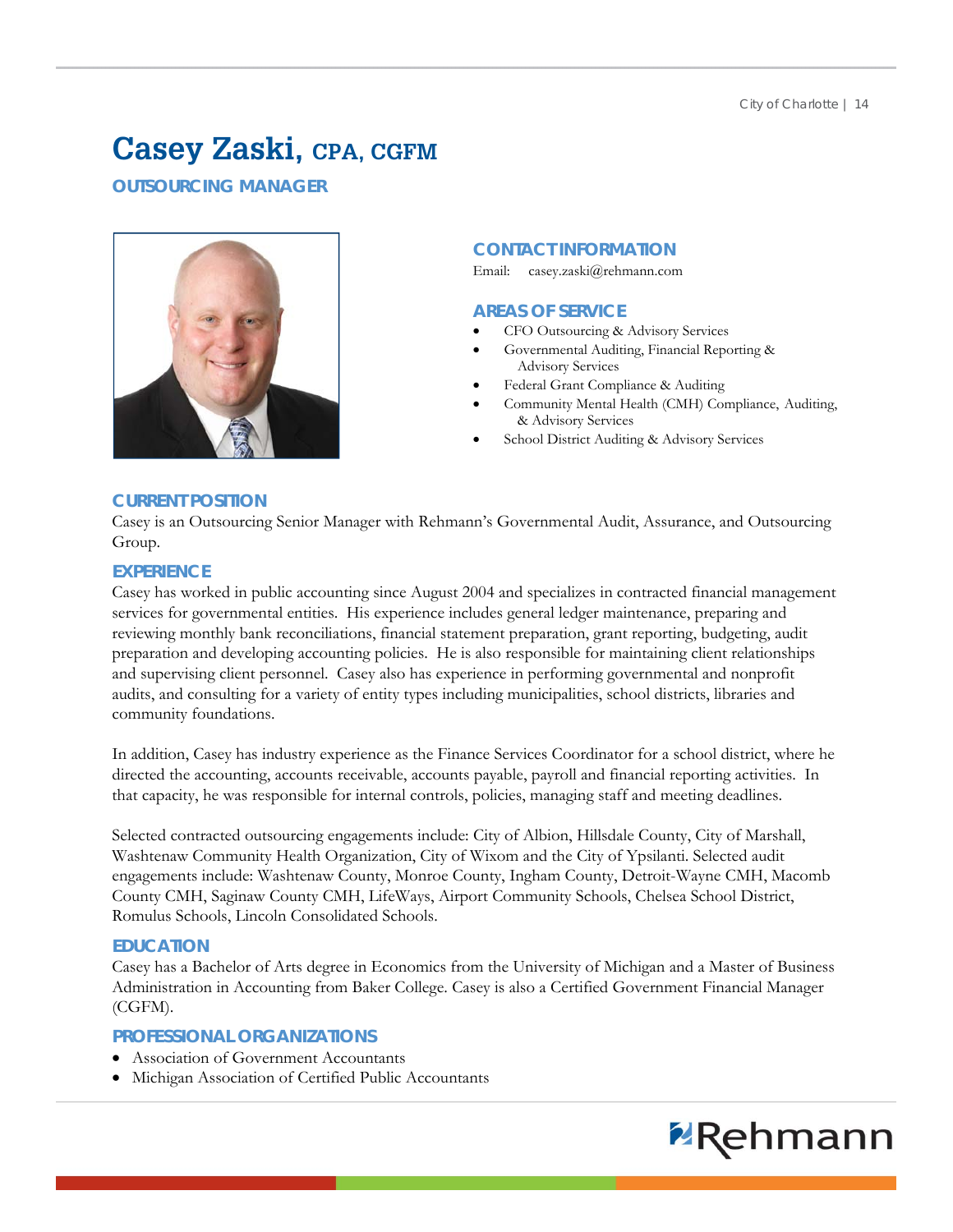City of Charlotte | 15

### **Public sector clients**

#### **CITIES**

City of Ann Arbor City of Grand Ledge City of Pontiac

#### **COUNTIES**

Barry County **Francisco County** Jackson County **Montmorency County** Bay County Kalkaska County Muskegon County Berrien County **Kent County** Kent County **Newaygo County** Calhoun County Leelanau County Otsego County Clinton County Lenawee County Saginaw County Eaton County Macomb County St. Joseph County Grand Traverse County Mecosta County Washtenaw County Indian River County, FL Midland County Wayne County Ingham County Monroe County Wexford County

#### **VILLAGES AND TOWNSHIPS**

Concord Township Parma Township Superior Township Glen Arbor Township Penn Township Town of Orchid, FL Holly Township Pittsfield Charter Township Village of Augusta Lee Township Saginaw Charter Township Watertown Charter Township Little Traverse Township Salem Township

#### **LIBRARIES**

Ann Arbor District Library Kalamazoo Public Library Bloomfield Public Library Portage District Library Shiawassee District Library Spring Lake District Library Chippewa River District Library Ypsilanti District Library

#### **INDIAN TRIBES**

Bay Mills Indian Community Saginaw Chippewa Indian Tribe Little River Band of Ottawa Indians Traditional Tribal Burial

- City of Battle Creek City of Grayling City of Portage City of Bay City City of Hastings City of Royal Oak City of Benton Harbor City of Holland City of Sebastian, FL City of Bridgman City of Howell City of St. Johns City of Burton City of Inkster City of Tecumseh City of Ecorse City of Lansing City of Three Rivers City of Fellsmere, FL City of Mackinac Island City of Troy City of Fremont City of Marshall City of Whitehall City of Gaylord City of Oak Park City of Wyoming City of Grand Blanc City of Owosso City of Ypsilanti
	-

Charter Township of Garfield Macon Township Spring Arbor Township

- City of Charlevoix City of Jackson City of the Village of Douglas
	-

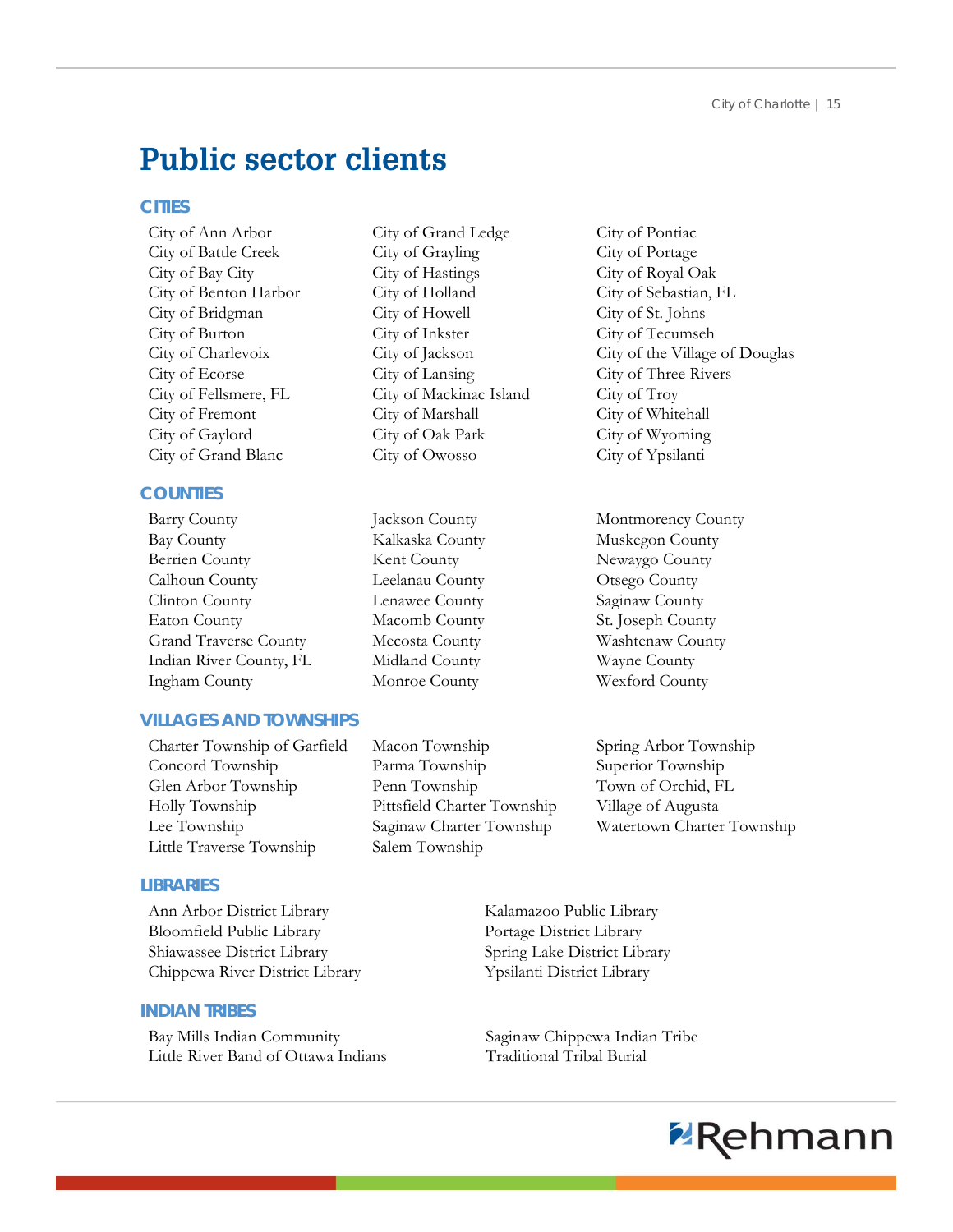### **Public sector clients**

#### **PUBLIC AUTHORITIES**

Ann Arbor Downtown Development Kalamazoo Lake Sewer & Water Authority Ann Arbor Retirement System Lansing Entertainment & Public Facilities Calhoun County Consolidated Dispatch Authority Chippewa Ottawa Resource Authority Monroe County Employees Retirement System City of Bay City Downtown Management Board Emerson School Def. Contribution Retirement Plan Harbor Petoskey Area Airport Authority Saginaw County 9-1-1 Authority Huron-Clinton Metropolitan Parks Wayne County Employees Retirement System Jackson Downtown Development Authority Ypsilanti Community Utilities Authority Kent County Dispatch Authority

#### **COLLEGES & UNIVERSITIES**

Adrian College Michigan Technological University Bay College Montcalm Community College Bay Mills Community College Mott Community College Cleary University Northern Michigan University Glen Oaks Community College Northwestern Michigan College Grand Rapids Medical Education Partners St. Clair County Community College Jackson College Washtenaw Community College Lake Michigan College West Shore Community College Lansing Community College

#### **COMMUNITY MENTAL HEALTH (CMH)**

Detroit-Wayne County Mental Health Authority Kalamazoo CMHSAS Shiawassee County CMH Authority Monroe CMH Services St. Joseph County CMH Services

#### **ROAD COMMISSIONS**

BCATS Hillsdale County Road Commission Branch County Road Commission Leelanau County Road Commission Cass County Road Commission Missaukee County Road Commission Eaton County Road Commission St. Joseph County Road Commission Grand Traverse County Road Commission

Michigan Municipal Services Authority

Owosso Downtown Development Authority

Saginaw County Building Authority

Allegan County CMH Saginaw County Mental Health Sanilac Mental Health Authority

Northern Lakes CMH Woodlands Behavioral Healthcare Network

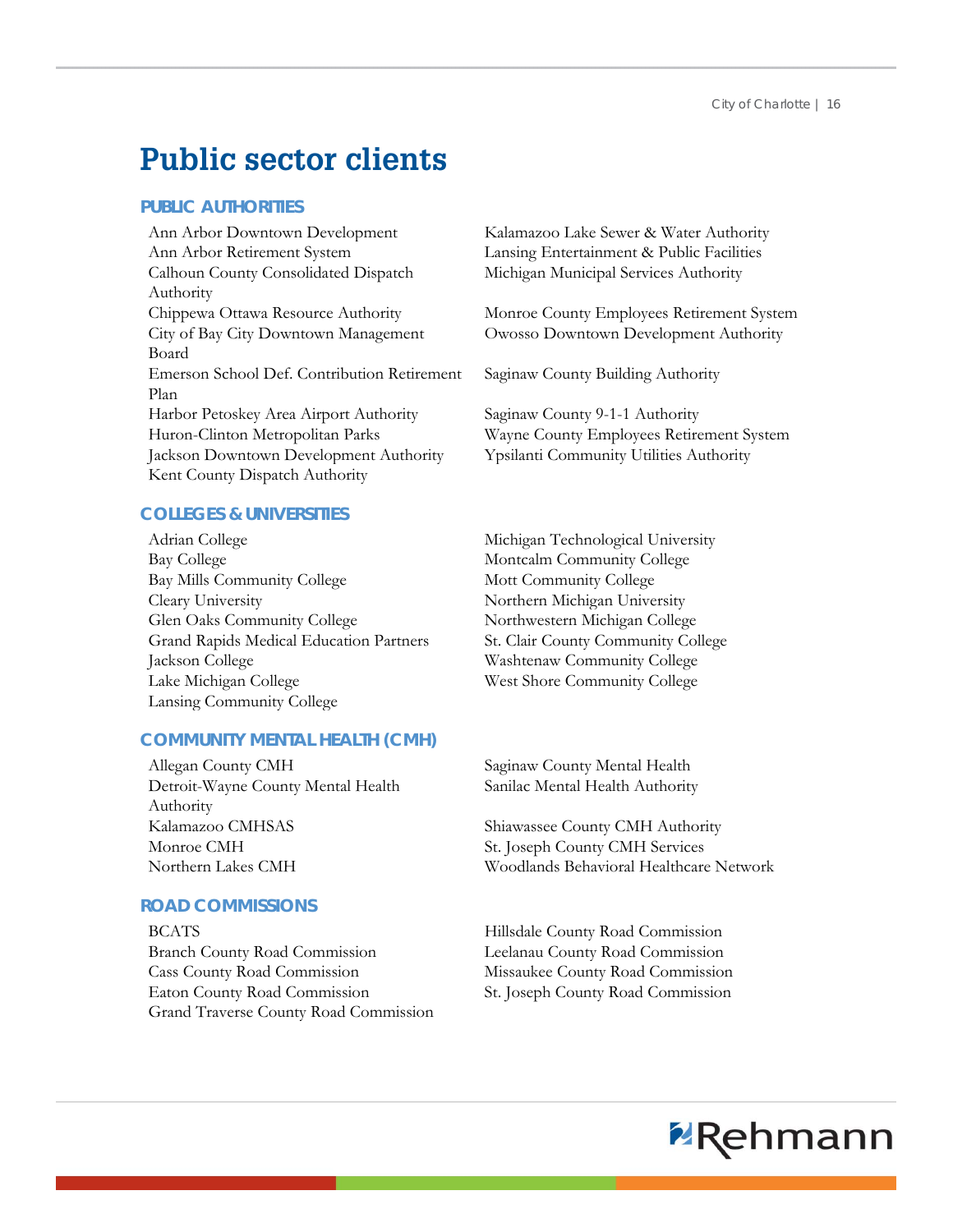City of Charlotte | 17

### **Public sector clients**

#### **SCHOOL DISTRICTS AND ACADEMIES**

Adrian Public Schools Jackson County ISD Airport Community Schools Lakeview Community Schools Bangor Township Schools Linden Community Schools Big Rapids Public Schools Mackinac Island Schools Black River Public School Madison School District Chelsea School District Marshall Public Schools Clinton Community Schools Milan Area Schools Crestwood School District Mona Shores Public Schools Detroit Public Schools Monroe County ISD Dundee Community Schools Napoleon School District East Jackson Community Schools Northwest School District Escanaba Area Public Schools Pennfield Schools Freeland Schools Petoskey Public Schools Fruitport Community Schools Pinckney Community Schools Gibraltar School District Portage Public Schools Grand Haven Area Public Schools Rochester Community Schools Grand Rapids Child Discovery Center Romulus Community Schools Grass Lake Community Schools Saugatuck Public Schools Harper Creek Community Schools Springport Public Schools Harper Woods School District Summerfield Schools Huron School District Waldron Area Schools Ida Public Schools Western School District Ionia Public Schools Ypsilanti Community Schools

Great Lakes Commission

#### **TRANSPORTATION AGENCIES AND AUTHORITIES**

| Capital Area Transportation Authority         | Otsego County Bus System                 |
|-----------------------------------------------|------------------------------------------|
| (Lansing)                                     |                                          |
| City of Mackinac Island Dept. of Public Works | Van Buren Public Transit                 |
|                                               |                                          |
| <b>OTHER</b>                                  |                                          |
| Battle Creek Unlimited Inc.                   | Ingham County Medical Care Facility      |
| Bay Area Narcotics Enforcement Team           | Kent County Land Bank                    |
| Bay County Medical Care Facility              | Lansing Economic Development Corporation |
| Clio Area Regional Planning Board             | LAWNET                                   |
| COMET – County of Macomb Enforcement          | LAWNET – Jackson Office (JNET)           |
| Team                                          |                                          |

Dow Event Center MANTIS FireKeepers Local Revenue Sharing Board Tuscola County Medical Care Facility Grand Rapids Housing Commission Wayne County Land Bank

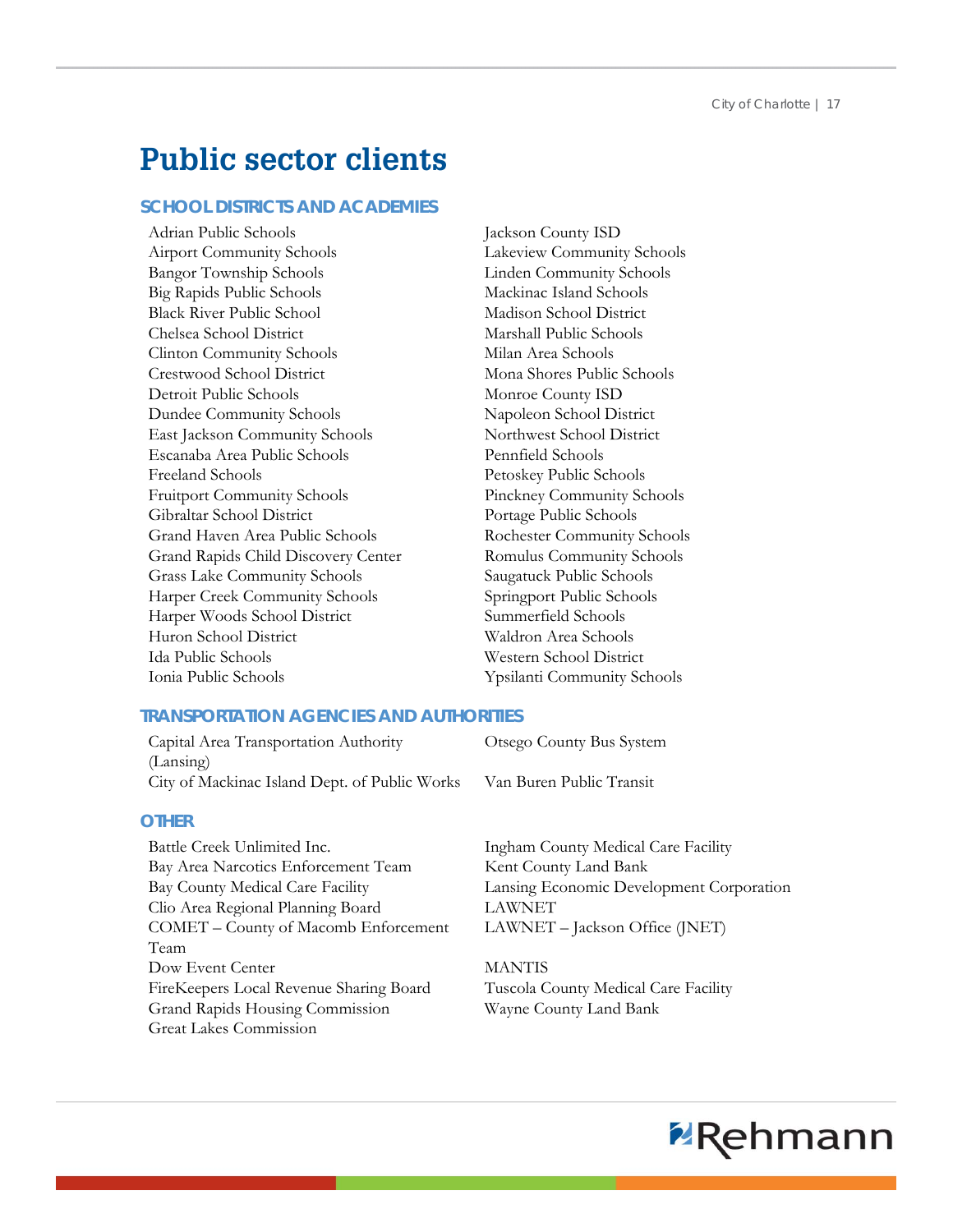### **Public sector clients (not-for-profits)**

#### **PRIVATE AND COMMUNITY FOUNDATIONS**

Battle Creek Community Foundation Hithe Citycope Educational Research

Battle Creek Promise Zone Authority Indian River Community Foundation Bay Area Community Foundation *Jackson College Foundation* Cheboygan Communities Foundation Lansing Community College Foundation Comerica Charitable Trust Michigan Tech Fund Community Foundation for Muskegon County Public Broadcasting Foundation of Northwest

Dana Foundation Stranahan Foundation Fremont Area Community Foundation Toledo Community Foundation Grand Rapids Public Museum Foundation Towsley Foundation Grand Traverse Educational Foundation Washtenaw Community College Foundation

#### **HEALTH PLANS & HEALTH CENTERS**

Alcona Health Center Jackson Health Plan Corporation Hope Medical Clinic

#### **PRIVATE SCHOOLS**

Ave Maria School of Law St. John's Jesuit High School Blue Lake Fine Arts Camp St. Ursula Academy Emerson School The Leelanau School Maumee Valley Country Day School The Roeper School Saint Edward's School, Inc.

#### **RELIGIOUS ORGANIZATIONS**

Ada Bible Church **Dominican** SMME Corporation Diocese of Saginaw Zion Christian Church

#### **COUNCILS & AGENCIES ON AGING**

Child Care Network/Washtenaw Regional 4C Region 2 Area Agency on Aging Midland County Council on Aging Region 3B Area Agency on Aging NW Senior Resources, Inc. Tri-County Office on Aging

#### **CONDOMINIUM ASSOCIATIONS**

The Reef Ocean Resort Association Riverwood Community Association

Foundation Ohio

Dental Center of Northwest Ohio Toledo Community Oncology Program Genesee Health Plan Washtenaw Community Health Organization

Adventist Frontier Missions, Inc. Main Street United Brethren Church Central Wesleyan Church of Holland West Michigan District of the Wesleyan Church

Le Rivage Association, Inc. Reflections on the River Association

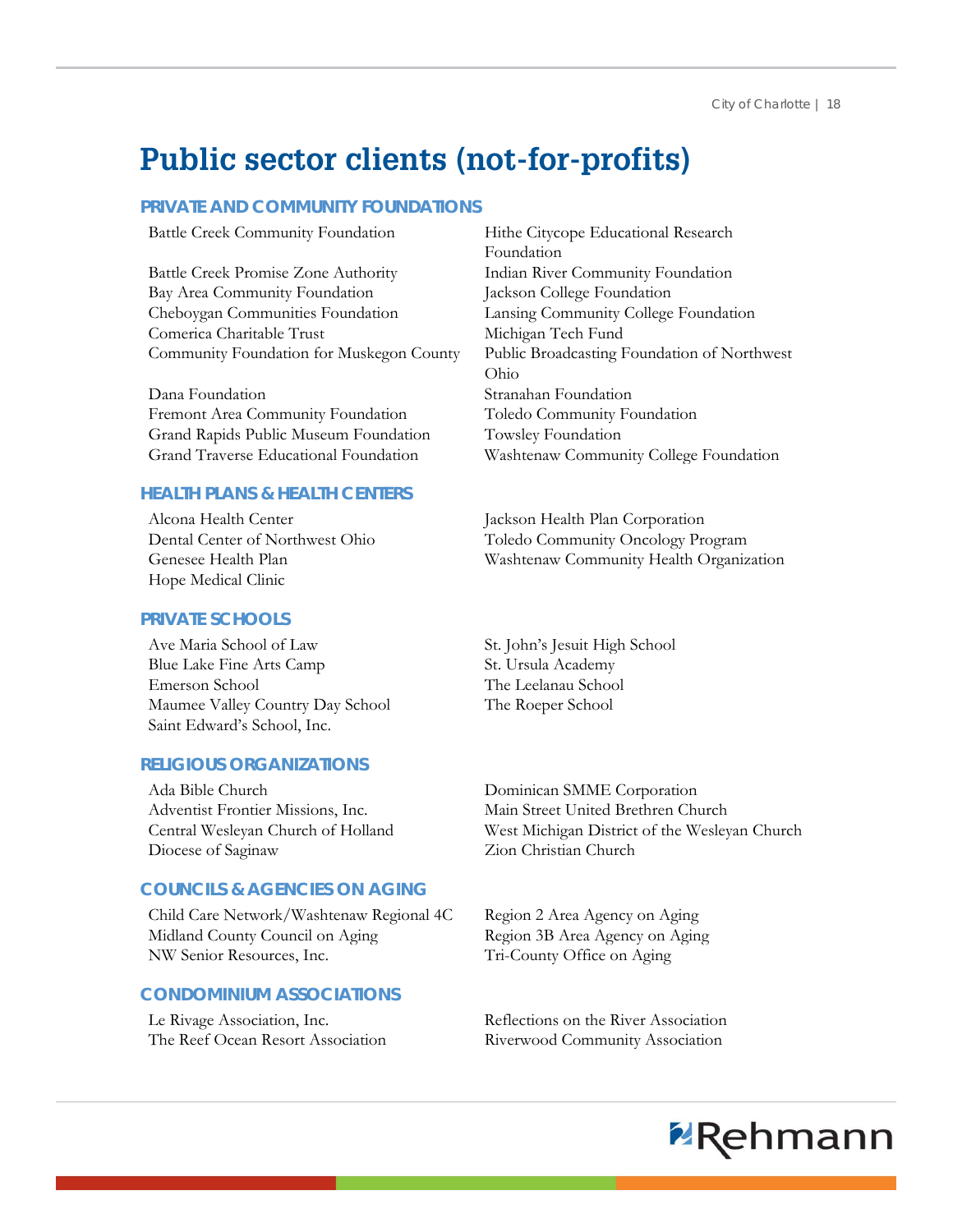### **Public sector clients (not-for-profits)**

#### **COMMUNITY ACTION AGENCIES**

Community Action Agency - Chippewa-Luce-Mackinac Community Action Agency - Serving Jackson, Lenawee & Hillsdale Counties Community Action - Serving Barry, Branch, Calhoun & St. Joseph Counties

#### **ASSOCIATIONS**

Ann Arbor Amateur Hockey Association Saginaw Township Soccer Association Council of Michigan Foundations Toledo Orchestra Association Festival of the Arts in Grand Rapids University of Toledo Alumni Association Michigan Infrastructure & Trans. Association

#### **HEALTH & WELFARE ORGANIZATIONS**

Addiction Treatment Services Holy Cross Children's Services Boy Scouts of America – Erie Shore Jackson Interfaith Shelter Boys & Girls Clubs of Toledo Leader Dogs for the Blind, Inc. Capital Area United Way Lifeways Catholic Social Services of Washtenaw County Samaritan Center, Inc. The Cocoon Shelter SOS Community Services Crossroads of Michigan United Way of Greater Toledo Girl Scouts of Michigan Shore to Shore United Way of Indian River County, Inc. Gleaners Community Food Bank United Way of the Lakeshore Goodwill Industries of Greater Grand Rapids United Way of Washtenaw County Goodwill of West Michigan Washtenaw Health Plan Holy Cross Youth and Family Services Women's Resource Center of the GT Area

#### **CMH AFFILIATED PROVIDERS**

American Neuropsychiatric Association Oakland Community Alternatives Domus Vita, Inc. Rgrps, Inc. Enhance, Inc. Pappalardo Alternative Placements New Outlook, Inc. Residential Alternatives, Inc. New Life Services Inc.

#### **HOUSING PROJECTS**

Avery Square Senior Housing Trinity Continuing Care Grand Rapids Housing Commission Wickes Park Homes LDHA, LP

EightCAP Inc./CAMWC

FOCUS - Toledo

Muskegon-Oceana Community Action Partnership

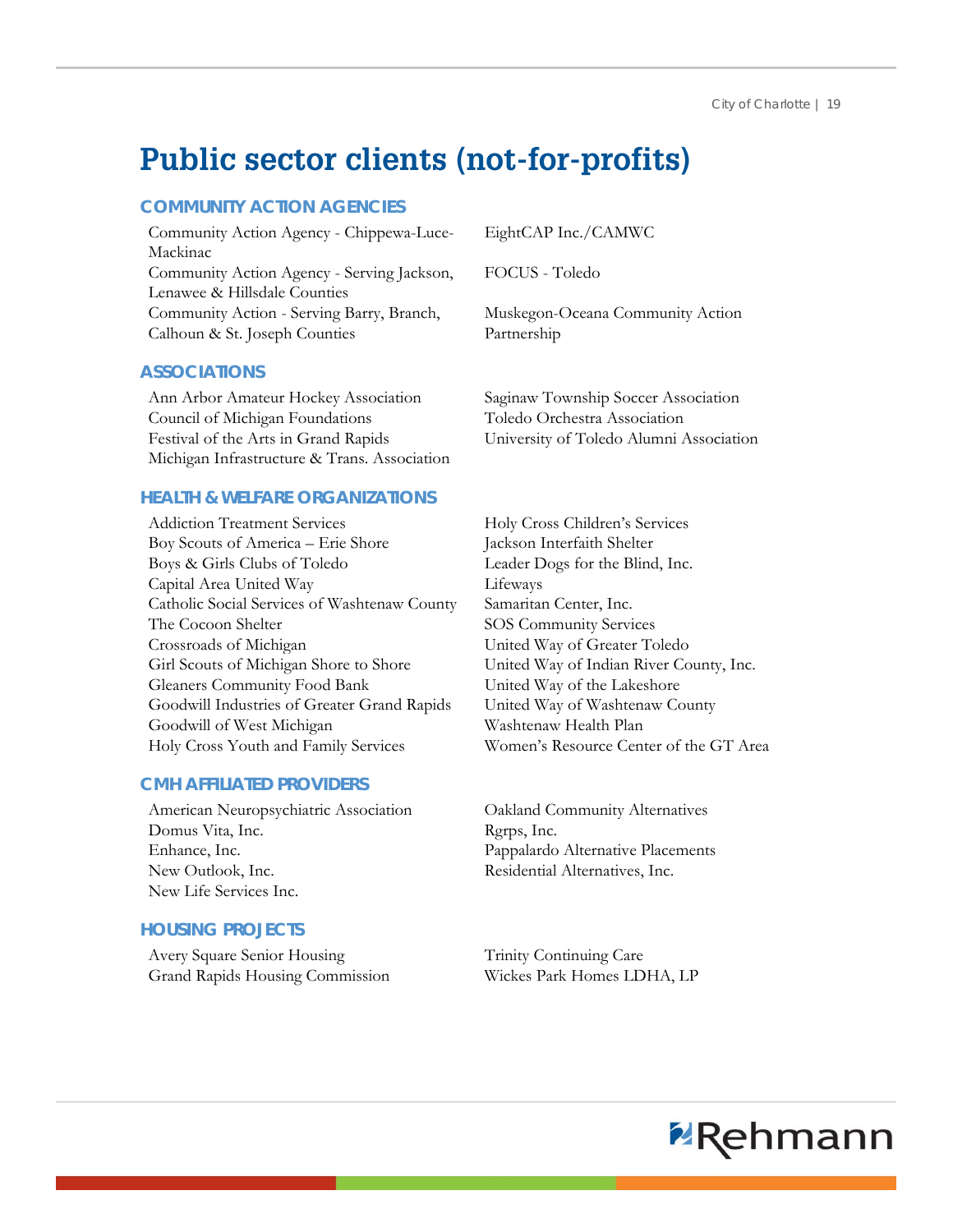City of Charlotte | 20

### **Public sector clients (not-for-profits)**

#### **OTHER**

Admiralty Yacht Club Association Michigan Child Care Centers Altarum Institute Michigan Christian Home Ann Arbor YMCA Michigan Credit Union League Arbor Research Collaborative for Health Michigan Family Resources, Inc. Calhoun County Conservation District Mid-Michigan Child Care Centers Cancer Alliance of Naples MOKA Corporation Career Alliance Inc. Neighborhoods Inc. of Battle Creek Cereal City Development Corporation Northwest Ohio Scholarship Fund CIFT Palmas Del Sol Condo Association Inc. Clean Energy Coalition Pelham Manor Community Healthcare Connections Red Stick Golf Club, Inc.

Grace Place for Children and Families Rotary Club of Lansing Grand Rapids Public Museum Samaritan Homes Grand Traverse Industries Sarasota Convention & Visitors Bureau Greater Lansing Convention & Visitors Bureau Scholastic Shooting Sports Foundation, Inc. Ide I Sleeping Bear Dunes Visitors Bureau Ide II SMB Probation Center Imagination Station SMRC LDHALP Internet2 Society for College and University Planning JC Dormitories, Inc. SVRC Industries, Inc. Jewish Federation of Greater Toledo Sweet Dreamzzz, Inc. Jewish Senior Services The Community House Junior Achievement of NWO, Inc. The Historical Society of Michigan Kandu Inc. Toledo Day Nursery Klingelnberg America Inc. Toledo Lucas County Convention & Visitors

Lansing Economic Area Partnership Toledo Zoological Society Leisure Living Management of Fremont Tri-Cities Historical Museum Lott Industries Underground Railroad Lucas Co. Board of Developmental Disabilities Unison Behavioral Health Group Mackinac Island Convention & Visitors Bureau West Side Montessori Center Main Street Business Improvement Zone White Lake Area Chamber of Commerce McKee Botanical Garden, Inc. Wings of Mercy, Inc. Mercy Education Project

Baruch SLS, Inc. Michigan Human Resource Development Christian Rest Home Association Odawa Economic Development Management Detroit Science Center Ronald McDonald House Charities of Ann Arbor Everest Inc. Ronald McDonald House of Western Michigan Bureau

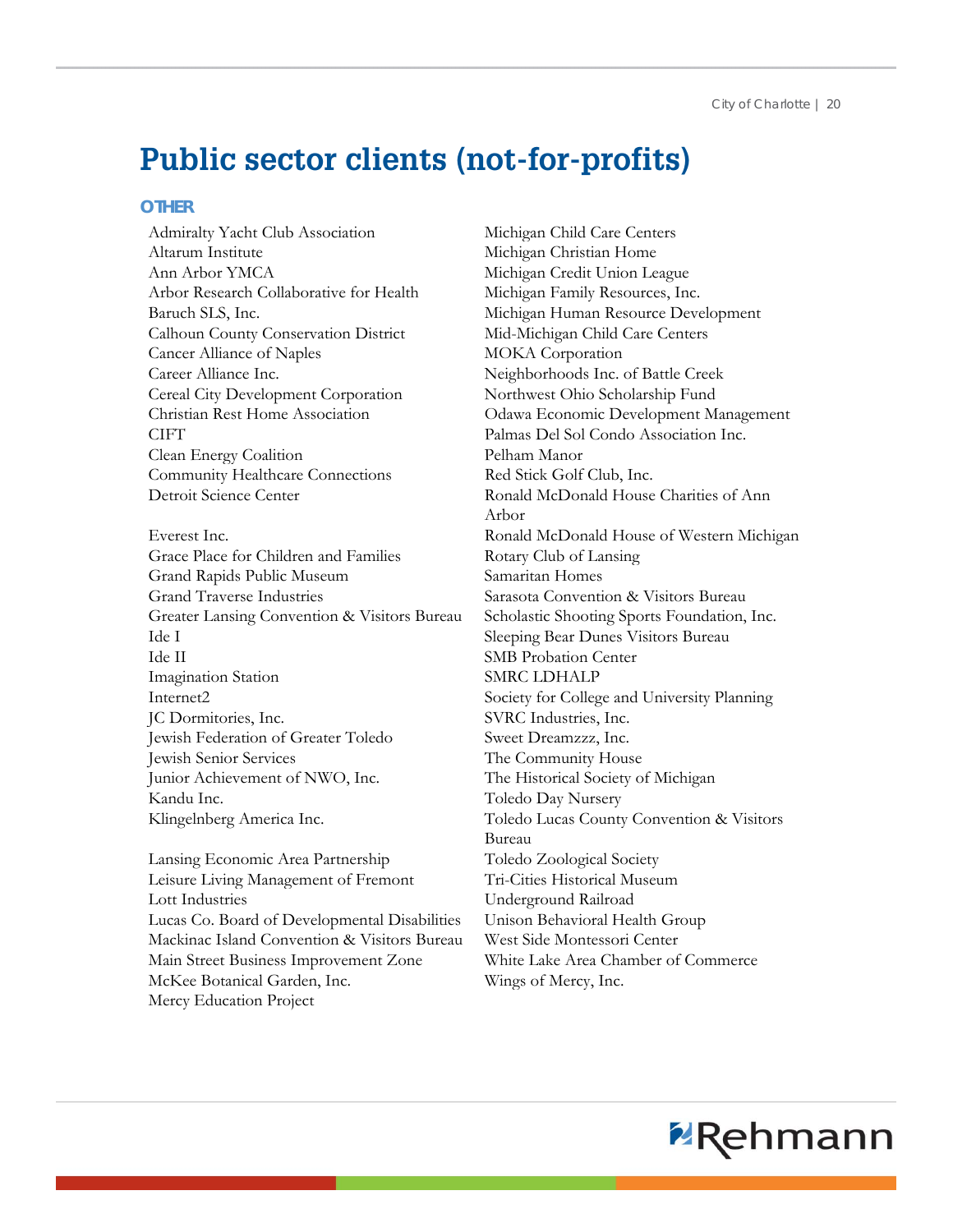City of Charlotte | 21

## **Appendix**

Attachment A – Payroll Services Quote

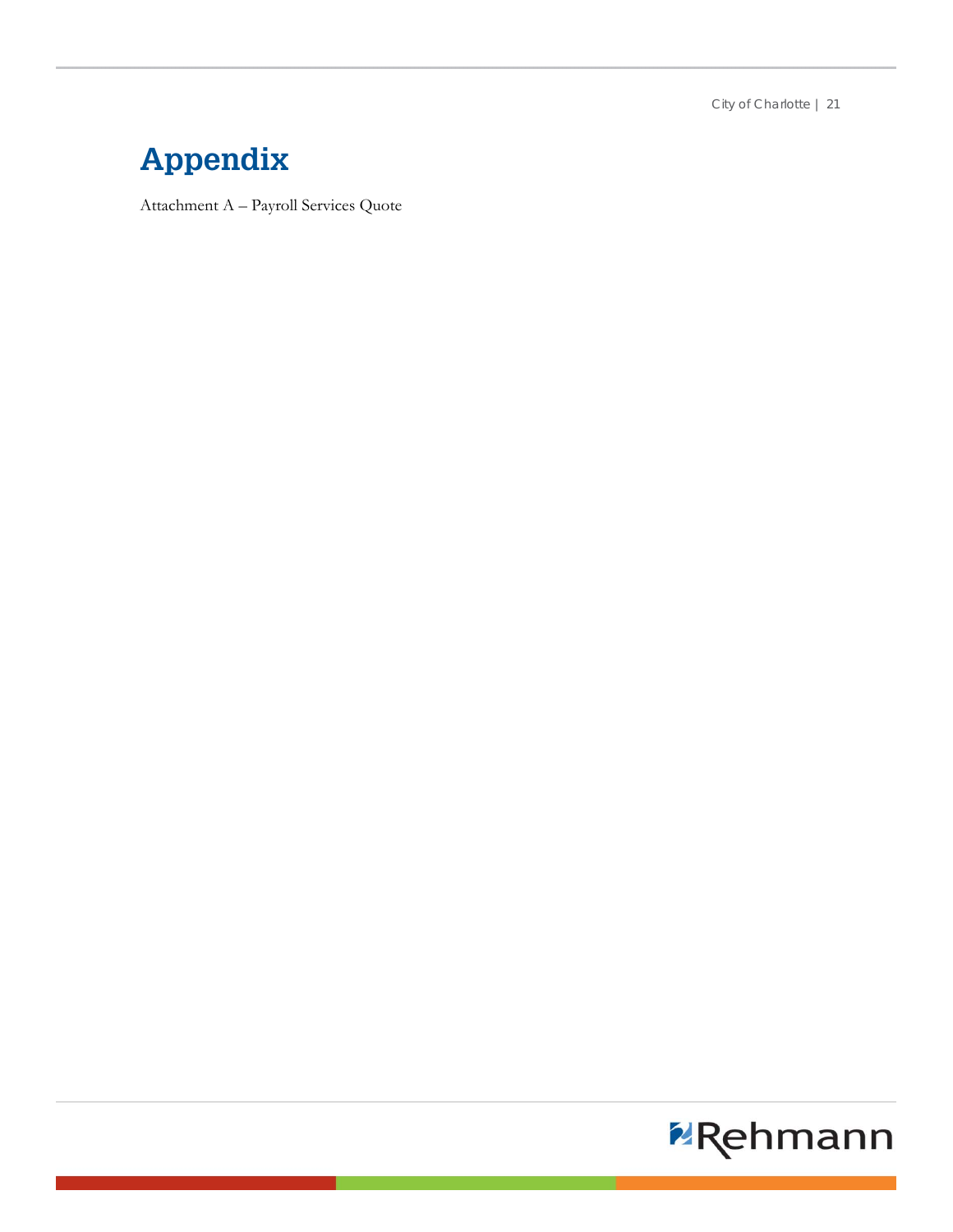# **Sky HCM Quote**

| Date:             | 3/28/18                  |
|-------------------|--------------------------|
| Company Name:     | <b>City of Charlotte</b> |
| Pay Cycle Type:   | <b>Bi-Weekly</b>         |
| Contact:          |                          |
| # of Pay Periods: | 26 Pays                  |
| # of Employees:   | 62 FT Employees          |



## **Core Services**

| <b>Payroll Processing</b>                                                                                                                                                                                                                                                                                                                                                                                                                                                                   | Per Employee<br>Per Process<br><b>PEPP</b>                                                                                                                                                                                                                                                                                                                                              | Frequency<br>(Pay Periods<br>or Monthly)                             | Multiplier<br>$#$ of $EE's$ ) | Annual<br>Total |
|---------------------------------------------------------------------------------------------------------------------------------------------------------------------------------------------------------------------------------------------------------------------------------------------------------------------------------------------------------------------------------------------------------------------------------------------------------------------------------------------|-----------------------------------------------------------------------------------------------------------------------------------------------------------------------------------------------------------------------------------------------------------------------------------------------------------------------------------------------------------------------------------------|----------------------------------------------------------------------|-------------------------------|-----------------|
|                                                                                                                                                                                                                                                                                                                                                                                                                                                                                             | \$3.50                                                                                                                                                                                                                                                                                                                                                                                  | 26                                                                   | 62                            | \$5,642.00      |
| Web-Based Payroll<br>٠<br>Cloud Based Technology<br>$\bullet$<br>Single Database Architecture<br>٠<br>Mobile/Tablet Apps<br>$\bullet$<br>Year End Processing<br>$\bullet$<br>Checks, Direct Deposits, Pay Cards<br>٠<br>Pre-Process Payroll Register<br>٠<br>New Employee Wizard<br>$\bullet$<br>Unlimited User Defined Earnings & Deductions<br>$\bullet$<br>Codes<br>Employee Self-Service Portal<br>٠<br>Easy to Use Reports Writer<br>٠<br>Ad Hoc Reporting<br>٠<br>Customizable Fields | <b>Role Based Permissions</b><br>٠<br>Unlimited Pay History<br>Seamless Integration<br>Gross to Net Checks<br>Net to Gross Checks<br>Time Savings Auto Calculation<br>٠<br>Payroll Tax Calculation and File; Federal, State &<br>٠<br>Local<br>Configurable Data Exports<br>Manage Garnishments<br>٠<br>Time Off Accruals Calculator<br>Configurable Department Structure<br>Compliance |                                                                      |                               |                 |
| <b>Human Resources</b>                                                                                                                                                                                                                                                                                                                                                                                                                                                                      | Per Employee<br>Per Month<br><b>PEPM</b>                                                                                                                                                                                                                                                                                                                                                | Frequency<br>(Pay Periods<br>or Monthly)                             | Multiplier (#<br>of EE's)     | Annual<br>Total |
| Onboarding<br>٠                                                                                                                                                                                                                                                                                                                                                                                                                                                                             |                                                                                                                                                                                                                                                                                                                                                                                         |                                                                      |                               | Not Included    |
| Benefits Administration/Open Enrollment<br>٠<br><b>Asset Tracking</b><br>$\bullet$<br>Training & Certification Management<br>$\bullet$<br>Incident/Discipline Tracking<br>٠                                                                                                                                                                                                                                                                                                                 |                                                                                                                                                                                                                                                                                                                                                                                         | Performance Management<br>Recruitment *<br>Compensation Management * |                               |                 |

\* Additional fees may apply

Rehmann

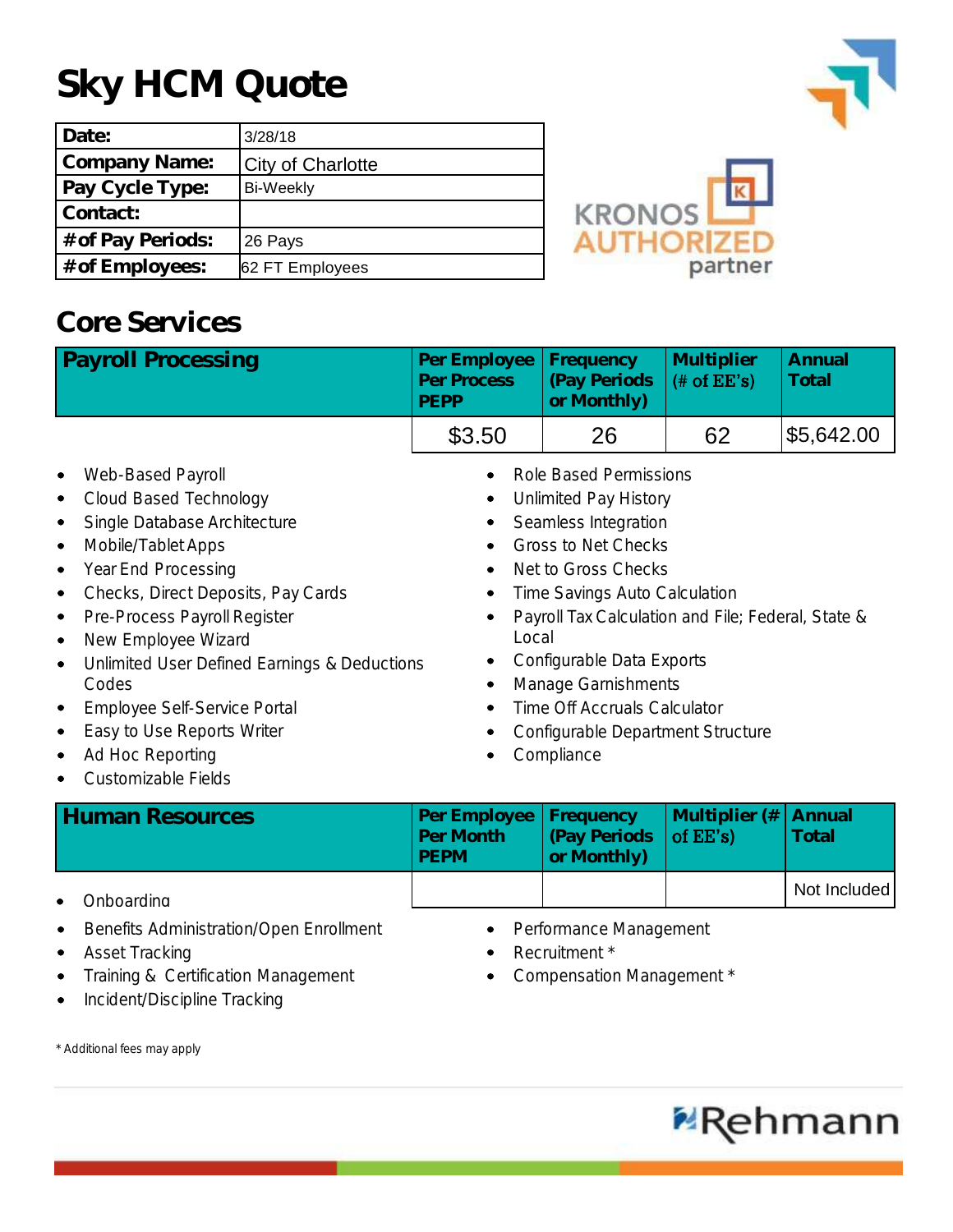

| Date:           | 3/28/18                  |
|-----------------|--------------------------|
| Company Name:   | <b>City of Charlotte</b> |
| Pay Cycle Type: | <b>Bi-Weekly</b>         |

| Time & Labor<br>Management (TLM) | Per Employee   Frequency   Multiplier (#   Annual<br>Per Month<br><b>PEPM</b> | $ $ (Pay Periods $ $ of EE's)<br>or Monthly) |    | Total                 |
|----------------------------------|-------------------------------------------------------------------------------|----------------------------------------------|----|-----------------------|
|                                  | \$4.25                                                                        |                                              | 62 | $\frac{1}{3}3,162.00$ |

- Employee Scheduling  $\bullet$
- Accrual Tracking
- Exception Tracking
- Job Costing
- Auto-Populated Holiday ٠
- Flexible Pay Rules
- Pay Categories
- Powerful Reporting
- Custom Analytics
- Mass Edit Capabilities
- Notifications
- Time-Off Request Tool
- Notifications
- Employee Self-Service
- Flexible Time Collection

| <b>Additional Core</b><br>Fees<br><b>Base Rate</b><br>ACA Reporting (50 $+$ | Per Process<br>\$30.00 | Per Employee<br>Per Month<br><b>PEPM</b>      | Frequency<br>(Pay Periods<br>or Monthly)<br>12 | Multiplier<br>$#$ of $EE's$ ) | Annual<br>Total<br>\$360.00 |
|-----------------------------------------------------------------------------|------------------------|-----------------------------------------------|------------------------------------------------|-------------------------------|-----------------------------|
| Employees)                                                                  |                        | \$.55                                         | 12                                             | 62                            | \$409.20                    |
| <b>Sub Total Core Fees</b>                                                  |                        |                                               |                                                |                               |                             |
|                                                                             |                        | Annual Total With Payroll & TLM Only:         |                                                | \$9,573.20                    |                             |
| One Time Set-Up Charge:<br>\$3,000.00                                       |                        |                                               |                                                |                               |                             |
|                                                                             |                        | <b>Total First Year Cost - Core Services:</b> |                                                | \$12,573.20                   |                             |
| Additional Services Requested                                               |                        | Quote                                         | Frequency                                      | Multiplier                    | Annual<br>Total             |
|                                                                             |                        |                                               |                                                |                               |                             |
|                                                                             |                        |                                               |                                                |                               |                             |
|                                                                             |                        |                                               |                                                |                               |                             |
|                                                                             |                        |                                               |                                                |                               |                             |
|                                                                             |                        |                                               |                                                |                               |                             |

# Rehmann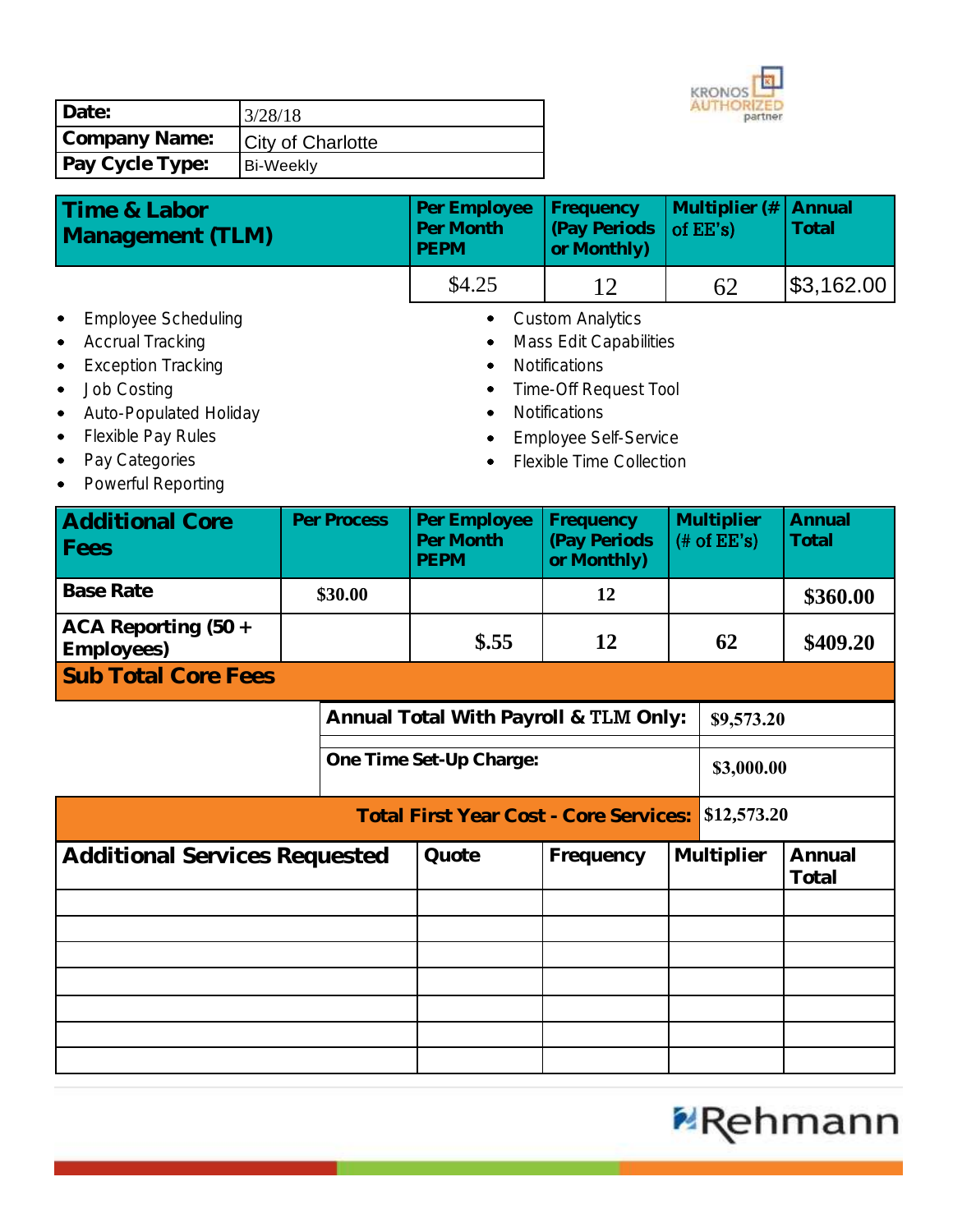

| Date:           | 3/28/18                  |
|-----------------|--------------------------|
| Company Name:   | <b>City of Charlotte</b> |
| Pay Cycle Type: | <b>Bi-Weekly</b>         |

| Additional Services-List Pricing |                                                                  | Rate                       | Additional<br>Information | Frequency   |  |
|----------------------------------|------------------------------------------------------------------|----------------------------|---------------------------|-------------|--|
| Optional                         | Applicant Tracking                                               | \$18.00                    | Per Posting               | Per Month   |  |
| Optional                         | <b>Benefit Carrier EDI Feeds</b>                                 | \$750.00                   | Set-Up Fee/Per Carrier    | One Time    |  |
| Optional                         | Benefit Admin EDI Feeds- Open Enrollment, Adds,<br>Life Changes, | \$1.20                     | Per Covered Employee      | Per Month   |  |
| $\checkmark$                     | Standard Mandated New Hire Reporting                             | \$4.00                     | Per New Hire              | Per Month   |  |
| $\checkmark$                     | Social Security Number Verification                              | \$3.00                     | Per New Hire              | As Needed   |  |
| $\checkmark$                     | Garnishment & Friend of the Court Payments                       | \$4.00                     | Per Occurence             | As Needed   |  |
| $\checkmark$                     | Integrated Document Storage                                      | Included                   | Per 100 MB                | Per Month   |  |
| V                                | Integrated Document Storage                                      | Included                   | Upload/Download           | Per Month   |  |
| $\boldsymbol{\nu}$               | W2's / 1099's                                                    | \$45.00<br><b>Base Fee</b> | \$6.00 Per W2             | Annual      |  |
| $\boldsymbol{\nu}$               | ACA 1095C Printed & Mailed                                       | Included                   | \$6.00 Per 1095           | Annual      |  |
| Optional                         | Electronic Data Exchange (SOAP Connection)                       | <b>TBD</b>                 |                           |             |  |
| Optional                         | <b>Background Checks</b>                                         | <b>TBD</b>                 |                           |             |  |
| Delivery                         |                                                                  |                            |                           |             |  |
| $\checkmark$                     | Paperless                                                        | Free                       |                           | Per Process |  |
| V                                | Standard Overnight                                               | TBD                        |                           | Per Process |  |
|                                  | Ground- Delivery Date Not Guaranteed                             | <b>TBD</b>                 |                           | Per Process |  |
|                                  | USPS Delivery to Employee Address                                | \$0.75                     | Per Mailed Piece          | Per Process |  |